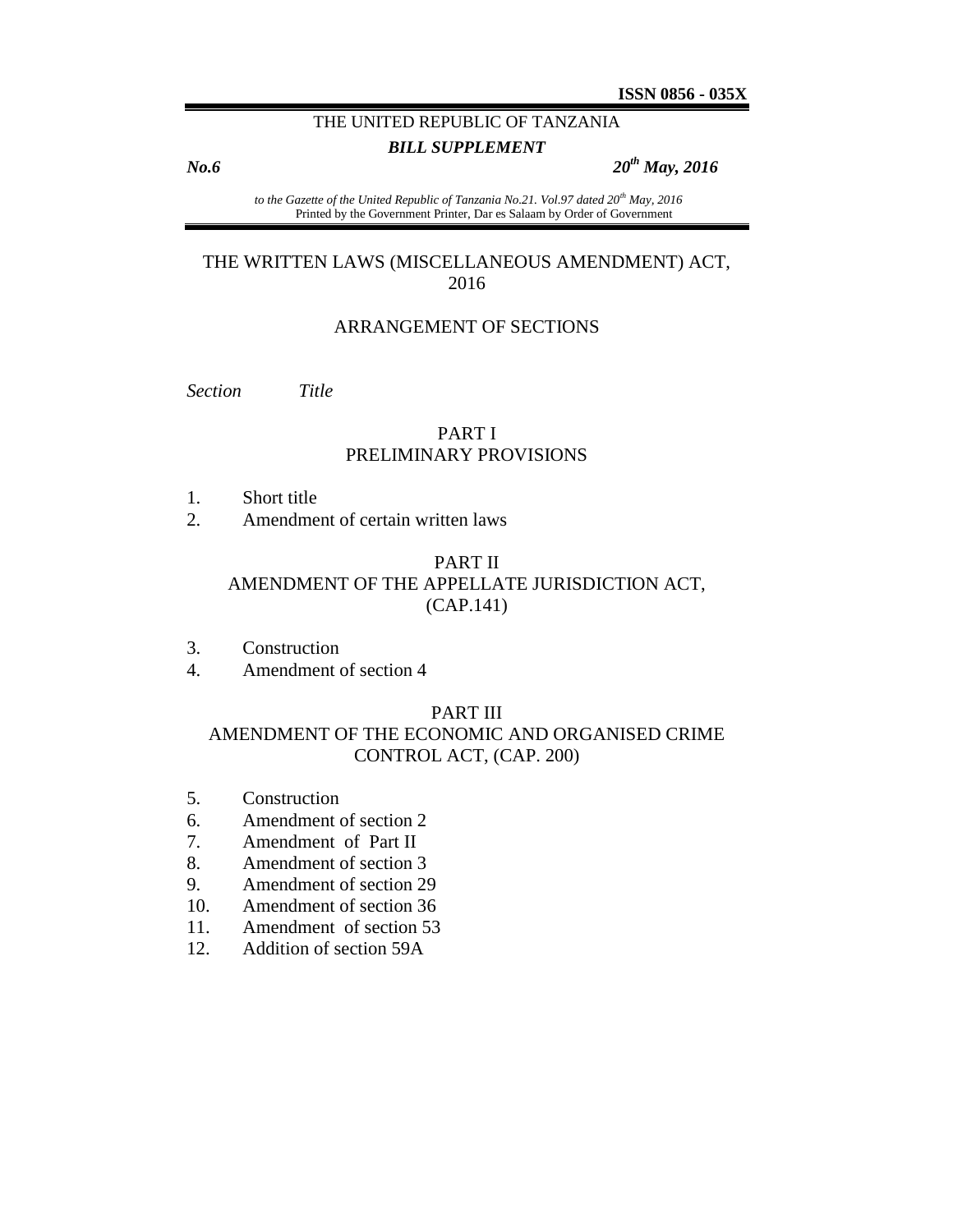- 13. Amendment of section 60
- 14. Addition of new section 63A
- 15. Repeal of section 66
- 16. Amendment of the First Schedules

# PART IV

# AMENDMENT OF THE JUDICATURE AND APPLICATION OF LAWS ACT, (CAP. 358)

- 17. Construction
- 18. Addition of section 4A

# PART V

# AMENDMENT OF THE MAGISTRATES' COURTS ACT (CAP.11)

- 19. Construction
- 20. Amendment of section 18
- 21. Amendment of section 19
- 22. Amendment of section 40

# PART VI AMENDMENT OF THE TAX REVENUE APPEALS ACT, (CAP. 408)

- 23. Construction
- 24. Amendment of section 4
- 25. Amendment of section 6
- 26. Amendment of section 8
- 27. Amendments of section 10
- 28. Amendment of section 25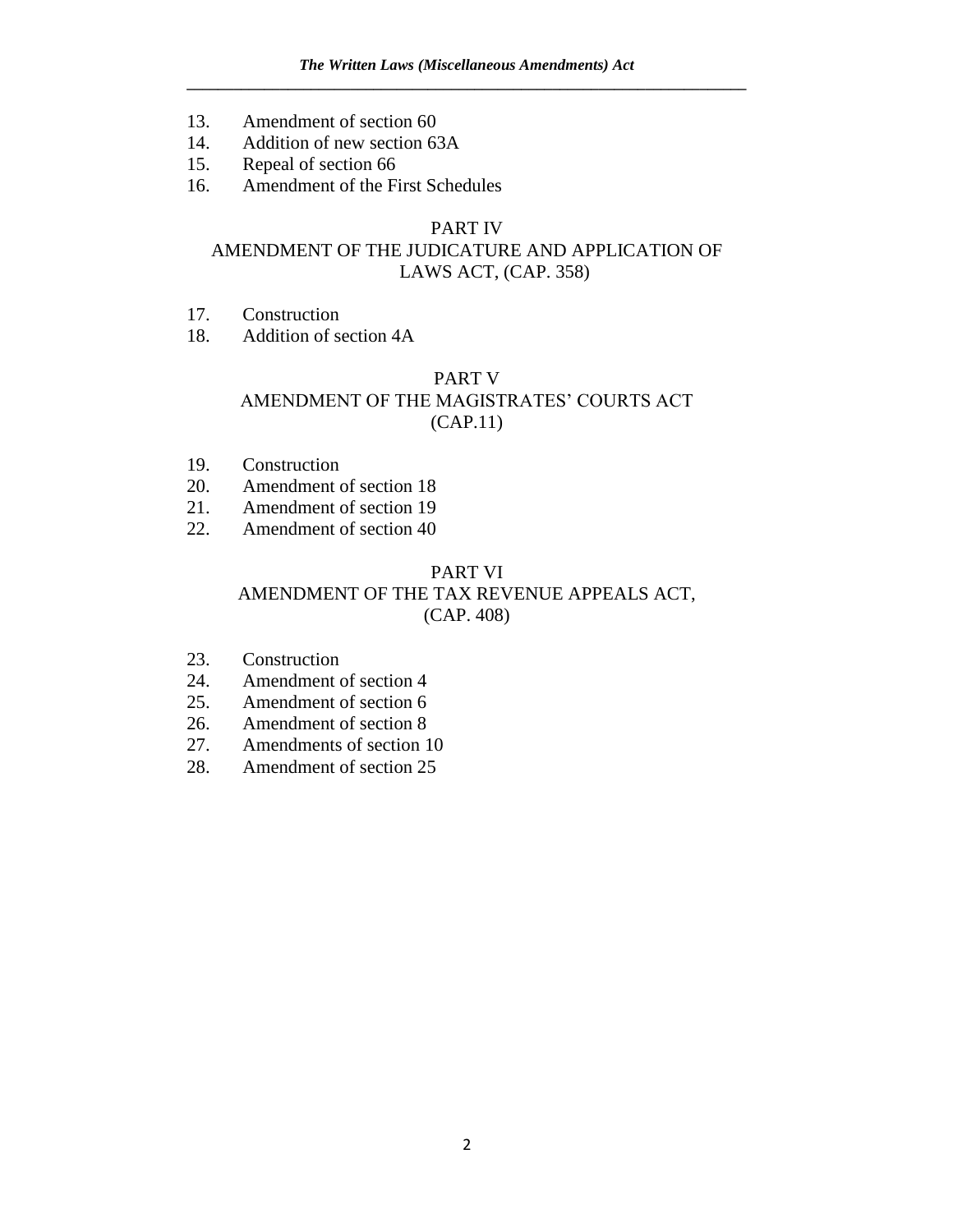#### **NOTICE**  $\mathcal{L}$

This Bill to be submitted to the National Assembly is published for general information to the general public together with a statement of its objects and reasons.

Dar es Salaam, **JOHN W. H. KIJAZI**<br>17<sup>th</sup> May, 2016 Secretary to the Cabinet **Secretary to the Cabinet** 

### **A BILL**

*for*

## **An Act to amend certain written laws.**

**ENACTED** by Parliament of the United Republic of Tanzania.

# PART I PRELIMINARY PROVISIONS

Short title

 **1**. This Act may be cited as the Written Laws (Miscellaneous Amendments) Act, 2016.

Amendment of certain written laws

**2.** The Written Laws specified in various Parts of this Act are amended in the manner specified in their respective Parts.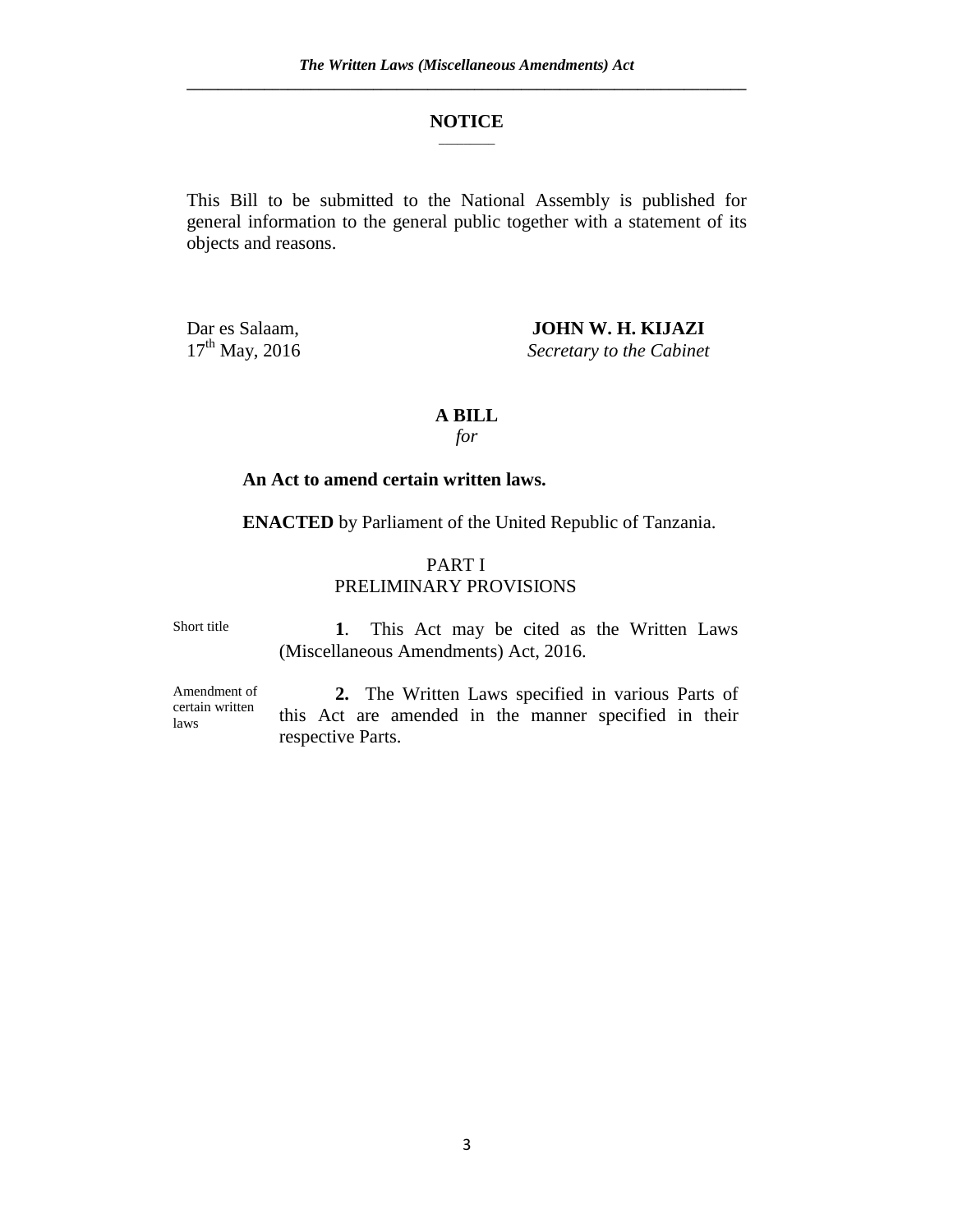## PART II AMENDMENT OF THE APPELLATE JURISDICTION ACT, (CAP.141)

Construction Cap. 141 **3.** This Part shall be read as one with the Appellate Jurisdiction Act, hereinafter referred to as "the principal Act".

Amendment of section 4

**4.** The principal Act is amended in section 4 by-

- (a) adding immediately after subsection (3) the following new subsection-
	- "(4) The Court of Appeal shall have the power to review its own decisions."
- (b) re-numbering subsection (4) and (5) as subsections (5) and (6) respectively.

## PART III

# AMENDMENT OF THE ECONOMIC AND ORGANISED CRIME CONTROL ACT, (CAP. 200)

Construction Cap. 200 **5.** This Part shall be read as one with the Economic and Organized Crime Control Act, hereinafter referred to as the "principal Act".

Amendment of section 2

**6.** The principal Act is amended in section 2 by-

- (a) deleting the definition of the term "Court" and substituting for it the following -
	- ""Court" means the Corruption and Economic Crimes Division of the High Court established under section 3;";
- (b) deleting the definition of the term "document" and substituting for it the following-
	- Cap. 6 ""document" has the meaning ascribed to it under the Evidence Act;";
- (c) inserting in the appropriate alphabetical order the following new definition -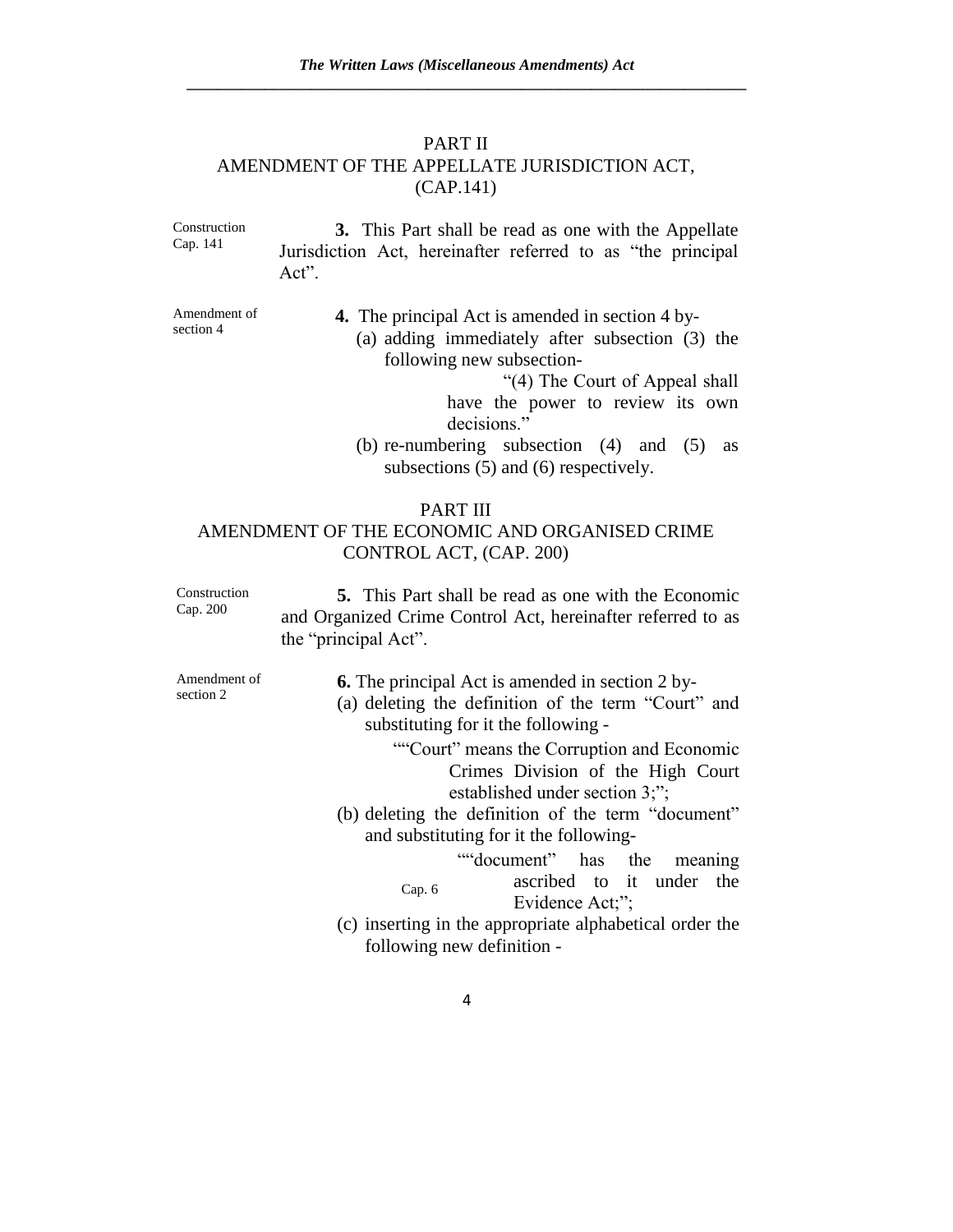Cap.329

""corruption offence" means an offence under the Prevention and Combating of Corruption Act specified in the First Schedule;

Amendment of Part II

**7.** The principal Act is amended by deleting the heading and sub-heading appearing under Part II and substituting for them the following-

"THE CORRUPTION AND ECONOMIC CRIMES DIVISION OF THE HIGH COURT *Establishment and composition of the Court*"

Amendment of section 3

**8.** The principal Act is amended by repealing section 3 and replacing for it the following-

> "Establishment and composition of the Court

**3**.-(1) There is established the Corruption and Economic Crimes Division of the High Court within the Registry and subregistry as may be determined by the Chief Justice, in which proceedings concerning corruption and economic cases under this Act may be instituted.

(2) The Corruption and Economic Crimes Division of the High Court shall consist of a Judge or such number of Judges of the High Court as may be determined by the Chief Justice.

(3) The Court shall have jurisdiction to hear and determine cases involving-

> (a) corruption and economic offences specified under paragraphs 3 to 21 and paragraphs 29, 33 and 38 of the Schedule whose value is not less than one billion shillings;

(b) economic offences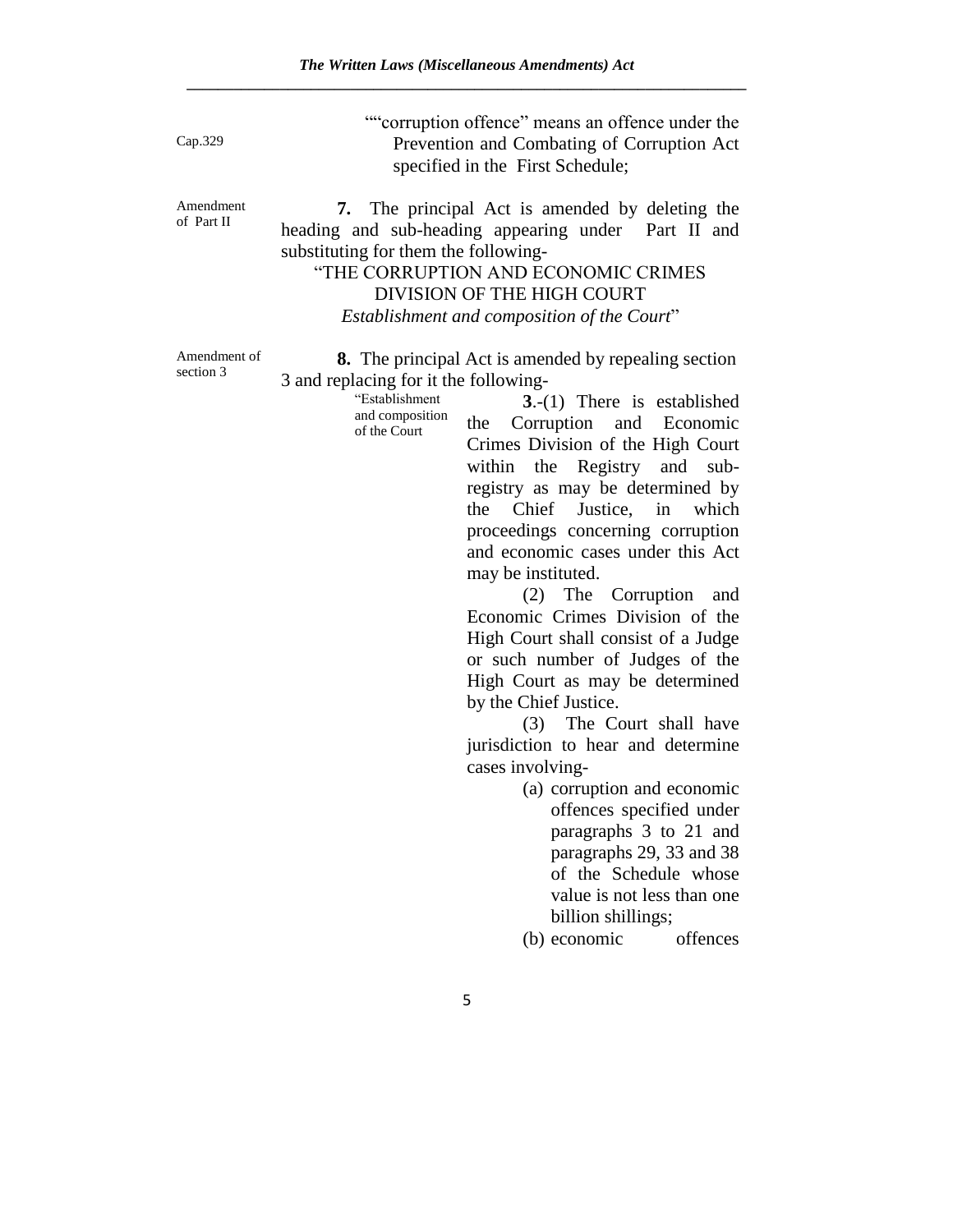specified under paragraphs 22, 23, 24, 25, 26, 27, 28, 30, 31, 32, 34, 35, 36, 37 and 39 of the Schedule regardless of their value; and

(c) such other offences as may be referred to, or instituted in the Court in terms of the provisions of this Act."

Amendment of section 29

- **9.** Section 29 of the principal Act is amended -
- (a) in subsection (3) by deleting the words "High Court sitting as the Economic Crimes Court" and substituting for them the words "Corruption and Economic Crimes Division of the High Court" ;
- (b) in subsections (7) and (8) by deleting the words "High Court" and substituting for them the word "Court" respectively.

Amendment of section 36

**10.** The principal Act is amended in section 36(5) by deleting paragraph (a) and substituting for it the following:

> "(a) where the offence with which the person is charged involves actual money or property whose value exceeds ten million shillings unless that person deposits cash or other property equivalent to half the amount or value of actual money or property involved and the rest is secured by execution of a bond:

> Provided that where the property to be deposited is immovable, it shall be sufficient to deposit the title deed, or if the title deed is not available such other evidence as is satisfactory to the court in proof of existence of the property; save that this provision shall not apply in the case of police bail."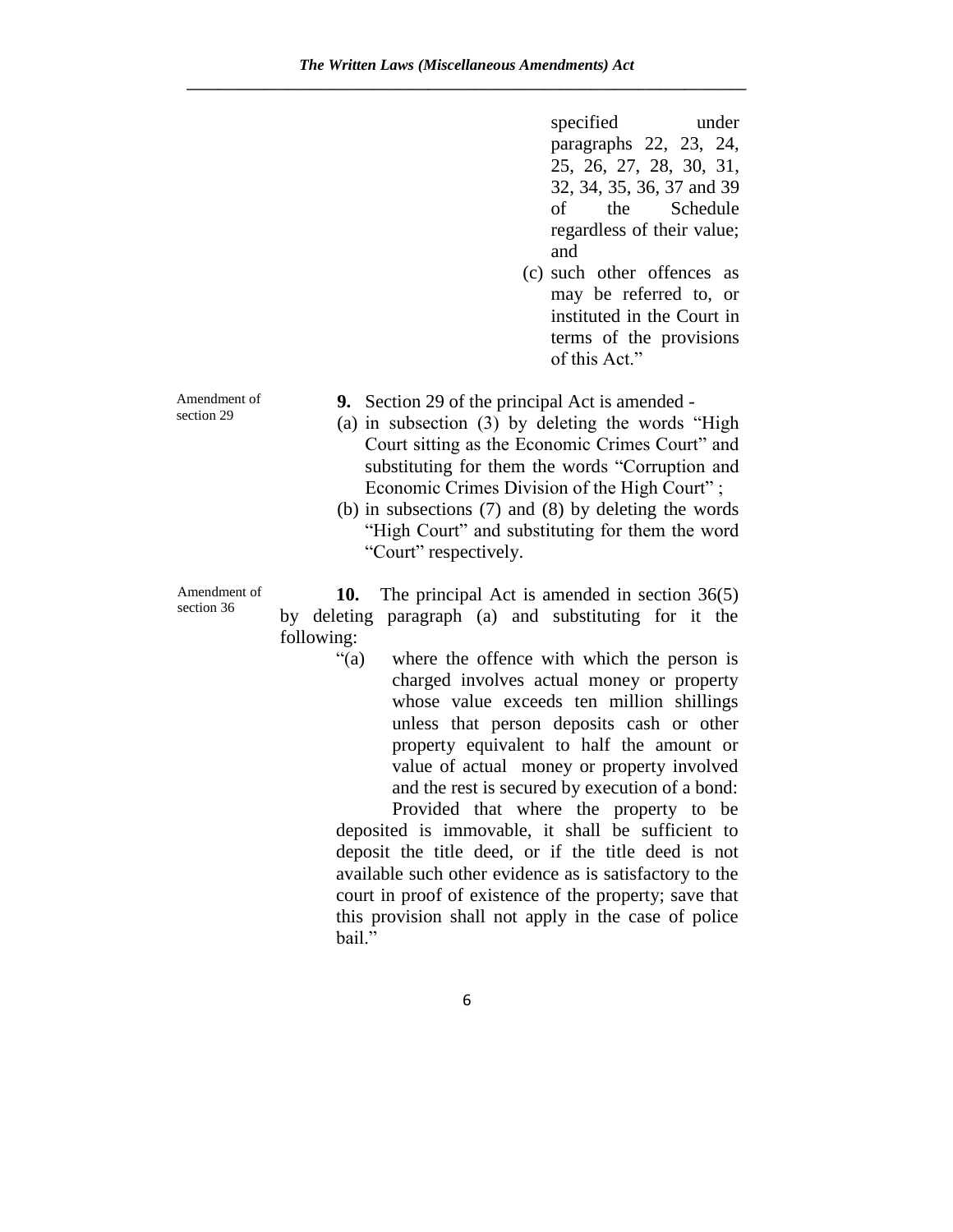Addition of section 59A **12**. The principal Act is amended by adding immediately after section 59 the following new section: "Prohibition of Insolvency **59A**.-(1) Notwithstanding the provision of any other law, the provisions governing bankruptcy or filing of any insolvency proceedings shall not apply to property which is subject of an investigation or trial under this Act. (2) Winding up resolutions passed by the company for its voluntary winding up, and the functions of the liquidator shall not be performed in relation to property which is subject of an investigation or trial under this Act." Amendment of section 60 **13.** Section 60 of the principal Act is amended- (a) in subsection (3), by deleting paragraph (c) and substituting for it the following: Cap.13 "(c) a child shall be sentenced in accordance with the provisions of the Law of the child Act". (b) by deleting subsections (2), (3) and (4) and substituting for it the following- "(2) Notwithstanding provision of a Amendment of section 53 **11.** The principal Act is amended in section 53 by- (a) designating the contents of section 53 as subsection  $(1)$ ; (b) adding immediately after subsection (1) as designated the following new subsection: Cap. 446 " $(2)$  Subject to subsection  $(1)$ , the provisions of the Whistleblower and Witness Protection Act, and any other relevant law shall apply in matters relating to witness protection under this Act."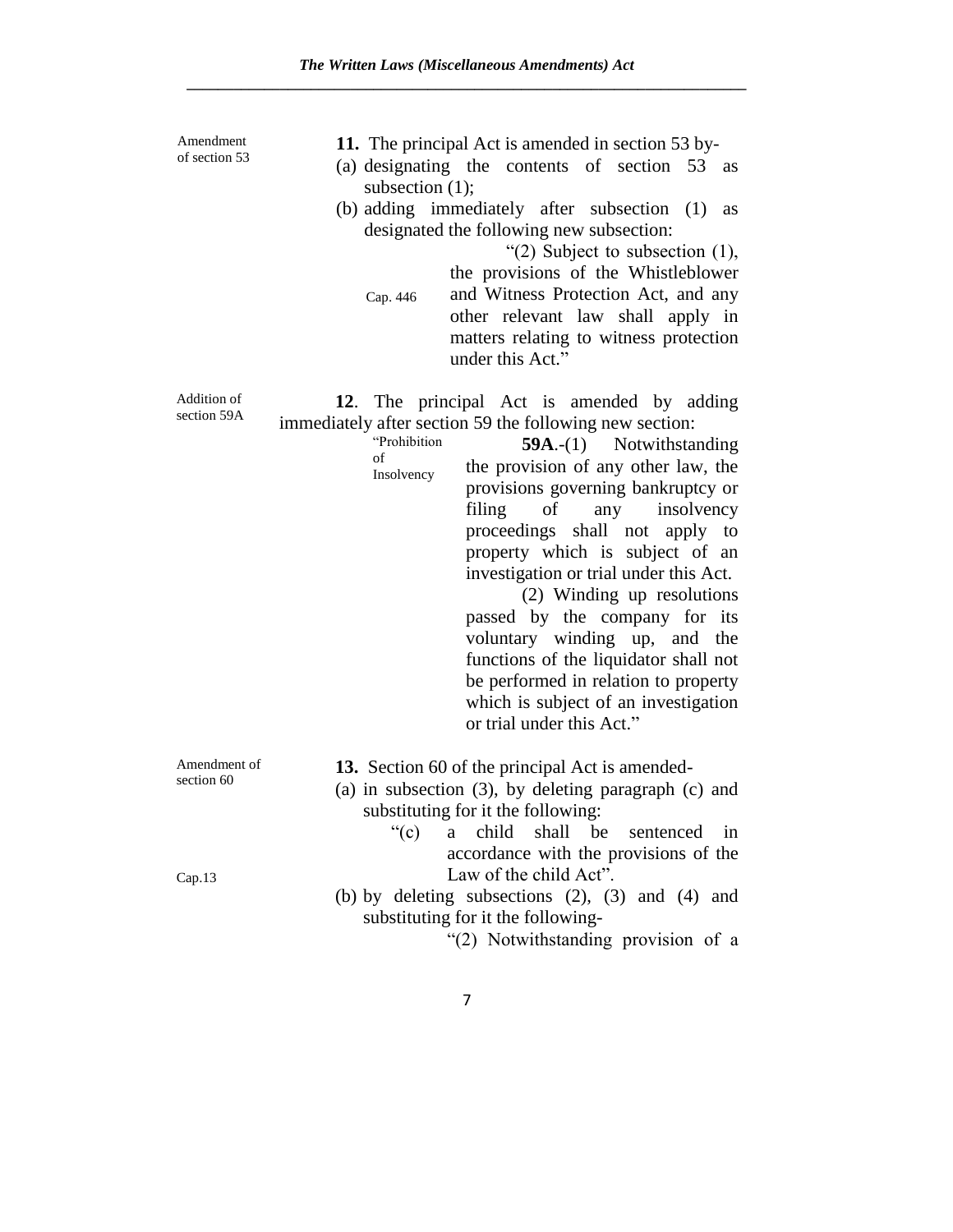different penalty under any other law and subject to subsection (3), a person convicted of corruption or economic offence shall be liable to imprisonment for a term of not less than twenty years but not exceeding thirty years, or to both that imprisonment and any other penal measure provided for under this Act:

Provided that, where the law imposes penal measures greater than those provided by this Act, the Court shall impose such sentence.

(3) In addition to the penalty imposed under subsection (2), the court shall order the confiscation and forfeiture, to the Government of all instrumentalities and proceeds derived from the offence committed under this Act.

(4) All awards for compensation shall be taken from the personal properties or joint owned properties, where such properties are insufficient to cover the award, such balance shall be a civil debt due to the Government recoverable by civil process.

(5) Where the proceeds and instrumentalities in respect of which the offence was committed are destroyed, diminished in value or otherwise rendered worthless by any act or omission, directly or indirectly of the offender, or it has been concealed, removed, converted or transferred to prevent the same from being found or to avoid forfeiture or confiscation, the offender shall be ordered to pay the amount equal to the value of the proceeds or instrumentalities of the offence."

Addition of new section 63A

**14**. The principal Act is amended by inserting immediately after section 63 the following new section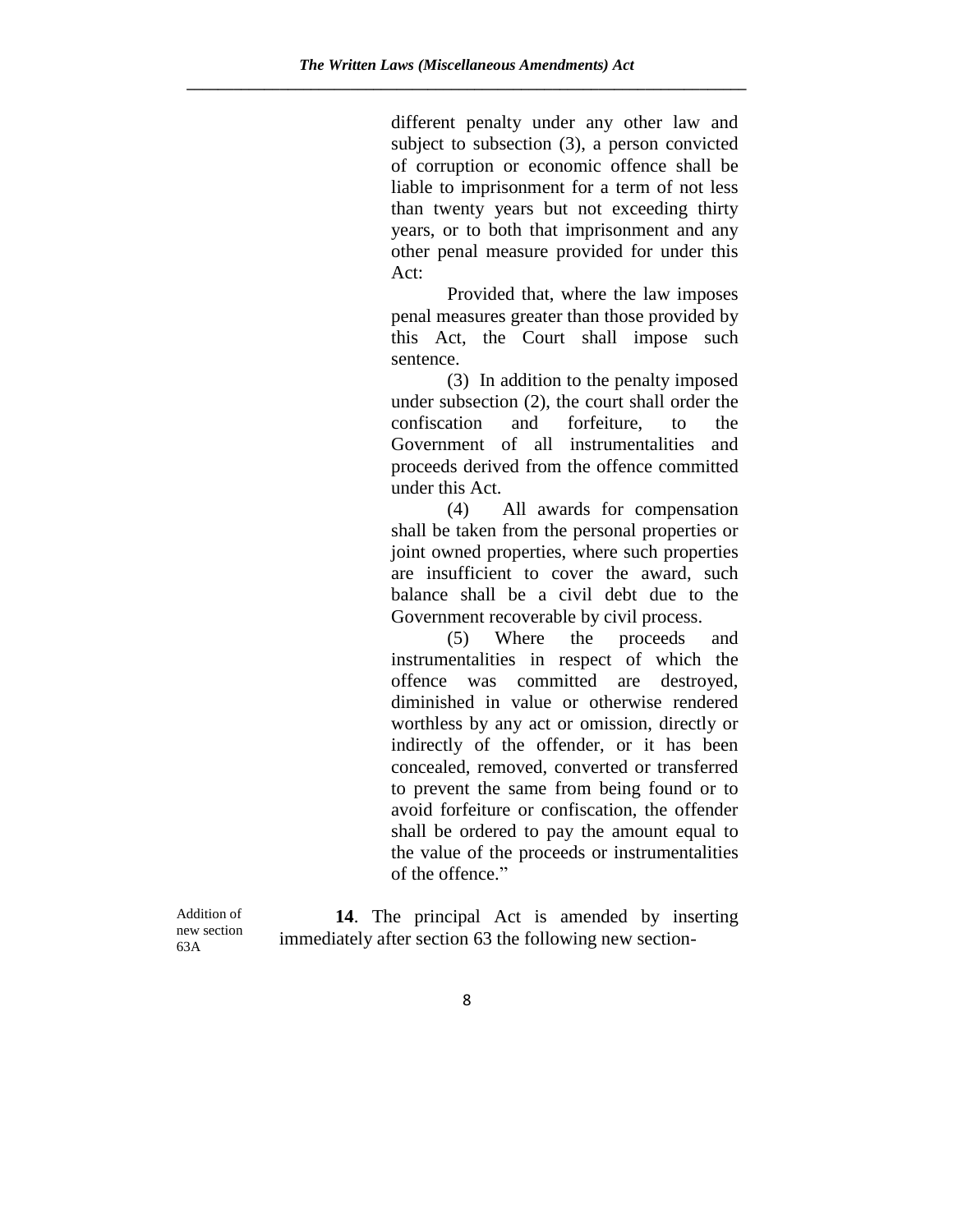"Power to make

Rules

**63A**.-(1) The Chief Justice may, by Order published in the *Gazette,* make rules for the better performance of the duties of the Court.

(2) Without prejudice to the generality of subsection (1), the rules may prescribe-

- (a) the contents and manner in which various court reports shall be prepared and submitted;
- (b) contents of records of committal proceedings;
- (c) procedures governing preliminary hearing;
- (d) procedure for summoning of witnesses and for hearing of cases under this Act;
- (e) procedure and conduct of the Registrar in the performance of functions under this Act;
- (f) protection of witnesses under this Act; and
- (g) anything which needs to be prescribed by rules under this Act."

Repeal of section 66

**15.** The principal Act is amended by repealing section 66 and replacing for it the following-

"Savings **66.-(1)** Notwithstanding the establishment of the Corruption and Economic Crimes Division of the High Court, where the Economic Crimes Court had-

> (a) commenced the hearing of any case relating to economic offences, it shall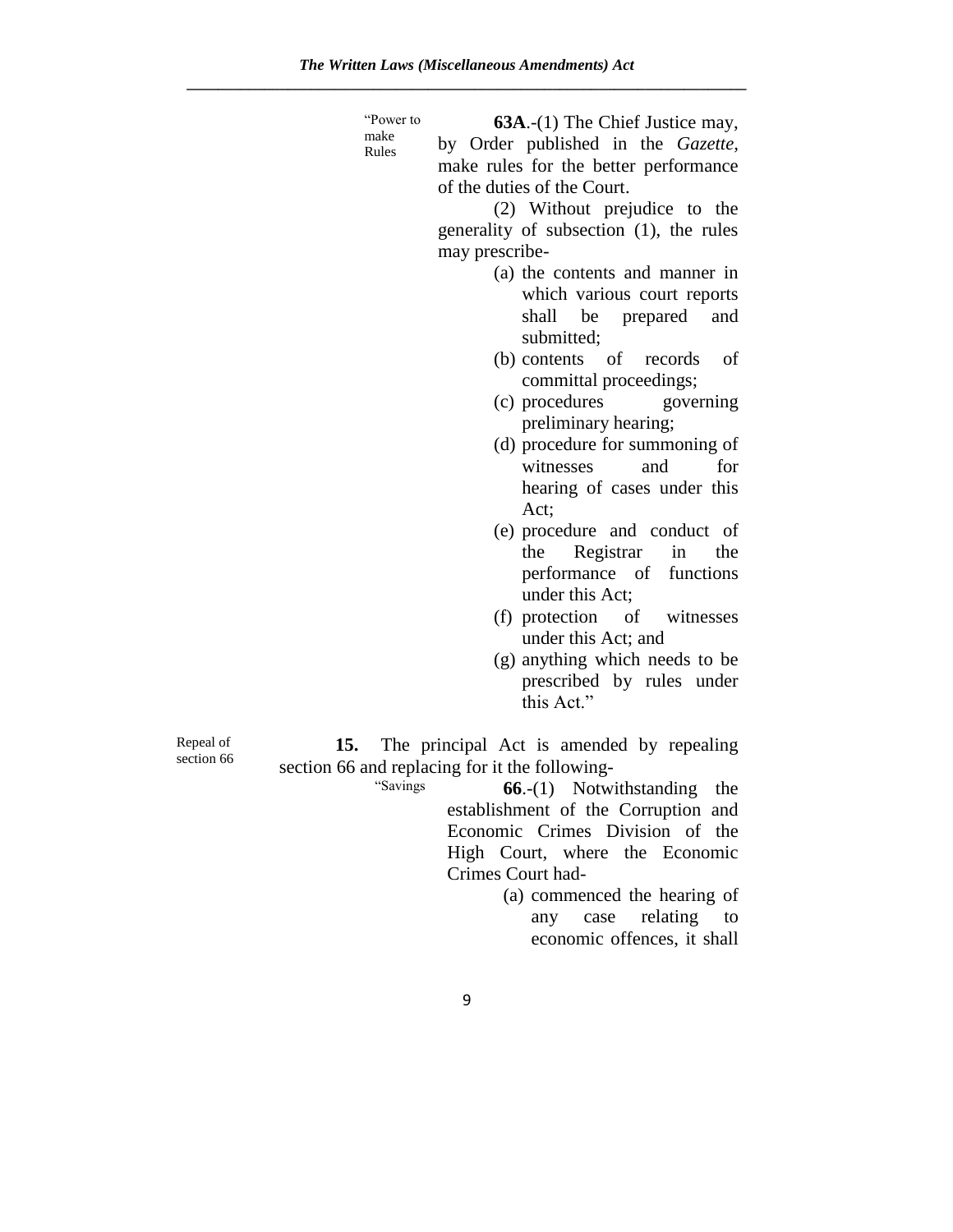continue with the hearing until it determines the proceedings in that case; or

(b) adjourned the hearing of any case relating to an economic offence, it shall resume the hearing on the fixed or earlier date and proceed to further hear and determine the proceedings in that case, but the court shall not take a plea or pleas in respect of any fresh case not brought before the commencement of this Act.

(2) The coming into operation of the amending Act shall not -

- (a) affect the previous operation of the amended Act or anything duly done or suffered under it;
- (b) revive anything not in force or existing at the time immediately before the commencement of this Act;
- (c) affect any right, privilege, or obligation or liability acquired, accrued, or incurred under the amended Act; or
- (d) affect any penalty, forfeiture or punishment incurred in respect of any economic offence or other offence committed and triable under the amended Act.
- (3) For the purpose of this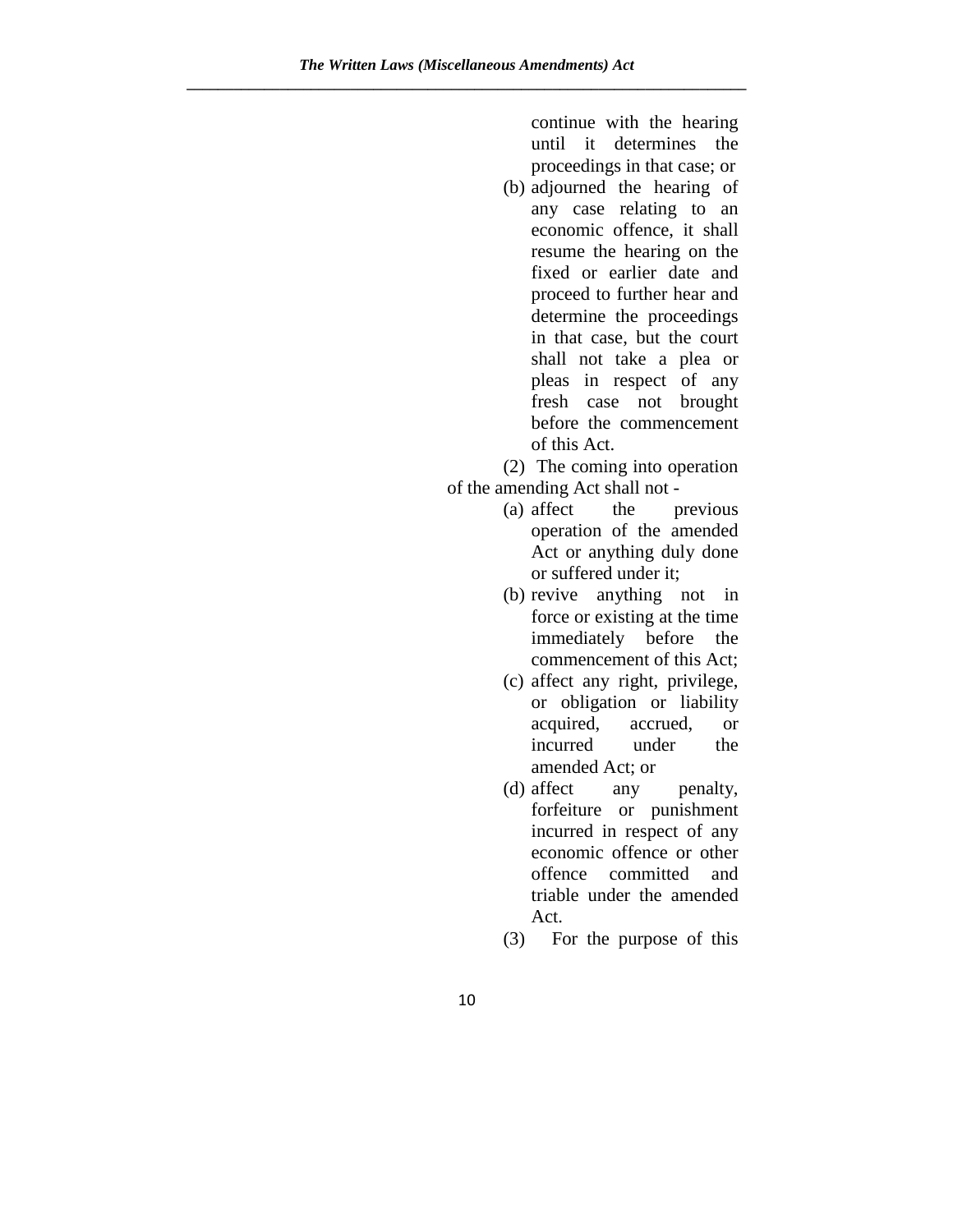section "amending Act" means the<br>Written Laws (Miscellaneous Laws (Miscellaneous Amendment) Act, 2016."

| Amendment of           | 16. The principal Act is amended in the First                                         |
|------------------------|---------------------------------------------------------------------------------------|
| the First<br>Schedules | Schedule by-                                                                          |
|                        | (a) deleting paragraph 14 and substituting for it the<br>following:                   |
|                        | "Offences<br><b>14.</b> A person is guilty of an                                      |
|                        | against<br>offence under this paragraph who-<br>Wildlife                              |
|                        | (a) unlawfully<br>captures,                                                           |
|                        | hunts or traps animals in                                                             |
|                        | a game reserve or game-<br>controlled area;                                           |
|                        | (b) unlawfully<br>deals<br>in                                                         |
|                        | trophies<br>in<br><b>or</b>                                                           |
|                        | Government trophy;                                                                    |
|                        | (c) is found in unlawful                                                              |
|                        | possession of weapons                                                                 |
|                        | in certain circumstances;                                                             |
|                        | found in unlawful<br>$(d)$ is                                                         |
|                        | possession of a trophy,                                                               |
|                        | contrary to sections 17,                                                              |
|                        | 19, 24, 26, 28, 47, 53,                                                               |
|                        | 103, 105, Part X or Part<br>of the<br>XI<br>Wildlife                                  |
|                        | Cap.283<br>Conservation Act,<br><sub>or</sub>                                         |
|                        | contrary to section 16 of                                                             |
|                        | the National Parks Act."                                                              |
|                        |                                                                                       |
|                        | Cap.282                                                                               |
|                        | (b)<br>adding immediately after paragraph 20 the                                      |
|                        | following:                                                                            |
|                        | "Offences under<br>21.<br>A person is<br>the Prevention<br>quilty of an offence under |

| "Offences under                    | 21. A person is            |  |  |
|------------------------------------|----------------------------|--|--|
| the Prevention                     | guilty of an offence under |  |  |
| and Combating of<br>Corruption Act | this paragraph who         |  |  |
| Cap.329                            | commits any offence under  |  |  |
|                                    | the Prevention and         |  |  |
|                                    | Combating of Corruption    |  |  |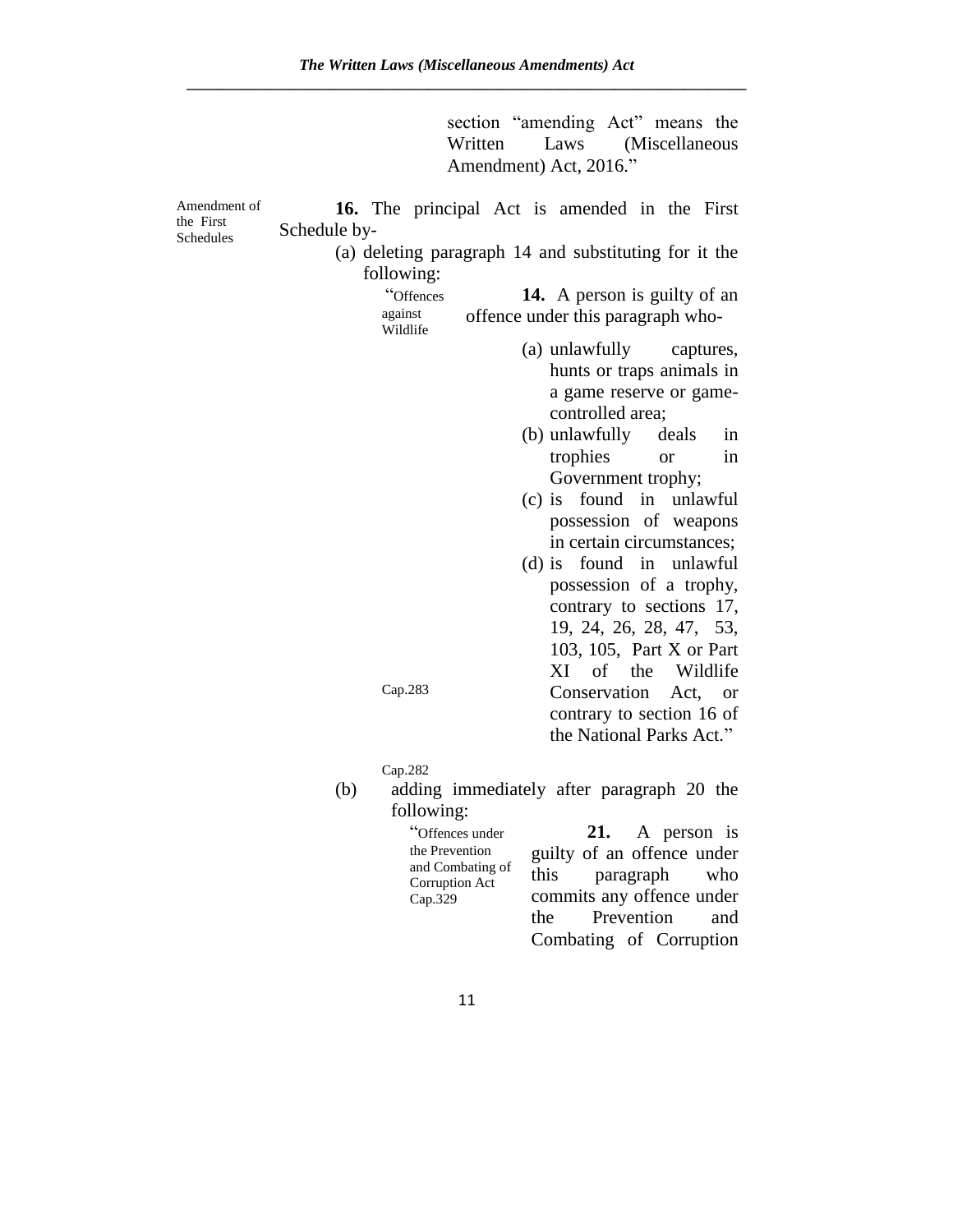|                                                                         | Act other than an offence<br>under section 15 of that<br>Act.                                                                                                                                      |
|-------------------------------------------------------------------------|----------------------------------------------------------------------------------------------------------------------------------------------------------------------------------------------------|
| Offences under<br>the Anti-money<br>Laundering Act<br>Cap.432           | 22. A person is<br>guilty of an offence under<br>this<br>paragraph<br>who<br>the following<br>commits<br>offence:<br>(a) Money<br>Laundering<br>contrary<br>to<br>section 12;<br>(b) failure<br>to |
|                                                                         | furnish<br>returns<br>contrary<br>to<br>section 17;                                                                                                                                                |
|                                                                         | off<br>(c) tipping                                                                                                                                                                                 |
|                                                                         | contrary<br>to                                                                                                                                                                                     |
|                                                                         | section 20.                                                                                                                                                                                        |
| Offences under<br>the Drugs Control<br>and Enforcement<br>Act<br>Cap.95 | A person is<br>23.<br>guilty of an offence under<br>this<br>paragraph<br>who<br>commits any offence:<br>(a) possession,<br>trafficking,                                                            |
|                                                                         | purchasing<br>or                                                                                                                                                                                   |
|                                                                         | manufacturing                                                                                                                                                                                      |
|                                                                         | of<br>narcotic                                                                                                                                                                                     |
|                                                                         | drugs<br>or                                                                                                                                                                                        |
|                                                                         | psychotropic                                                                                                                                                                                       |
|                                                                         | substance<br>and                                                                                                                                                                                   |
|                                                                         | precursor<br>chemicals                                                                                                                                                                             |
|                                                                         | contrary<br>to                                                                                                                                                                                     |
|                                                                         | section 15;                                                                                                                                                                                        |
|                                                                         | (b) possession<br>οf                                                                                                                                                                               |
|                                                                         | machines,                                                                                                                                                                                          |
|                                                                         |                                                                                                                                                                                                    |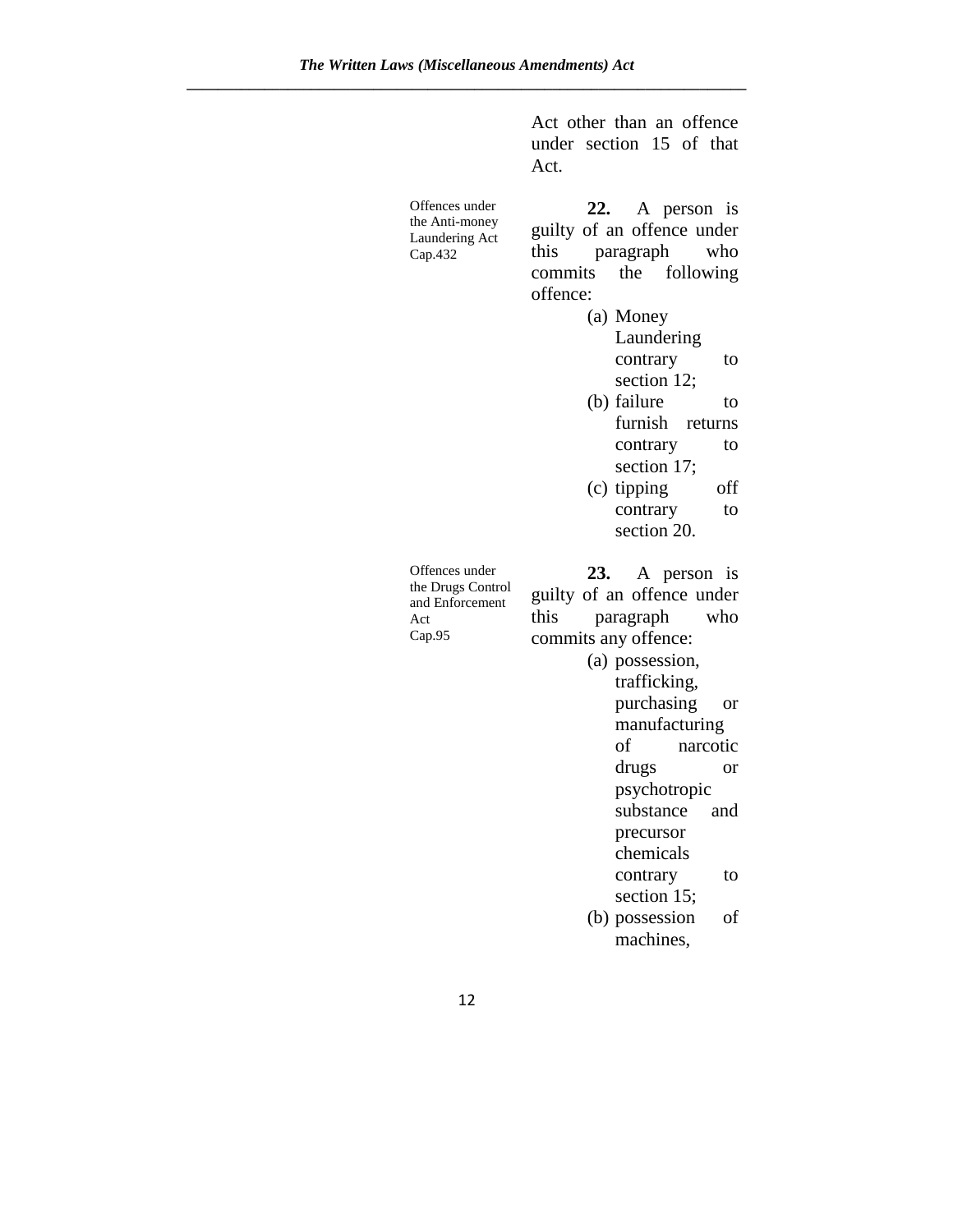equipment and laboratory for narcotic drugs and psychotropic substances contrary to section 16;

(c) under section 23 relating to finance of illegal activities.

Offences under the Prevention of Terrorism Act Cap.19 **24.** A person is guilty of an offence under this paragraph who commits any offence under the Prevention of Terrorism Act. Offences under the Territorial Sea and Exclusive Economic Zone Act Cap.238 **25.** A person is guilty of an offence under this paragraph who commits any offence under the Territorial Sea and Exclusive Economic Zone Act. Offences under the Deep Sea Fishing Authority Act Cap.388 **26.** A person is guilty of an offence under this paragraph who commits any offence under section 18. Offences under the Mining Act Cap.123 **27.** A person is guilty of an offence under this paragraph who commits any offence: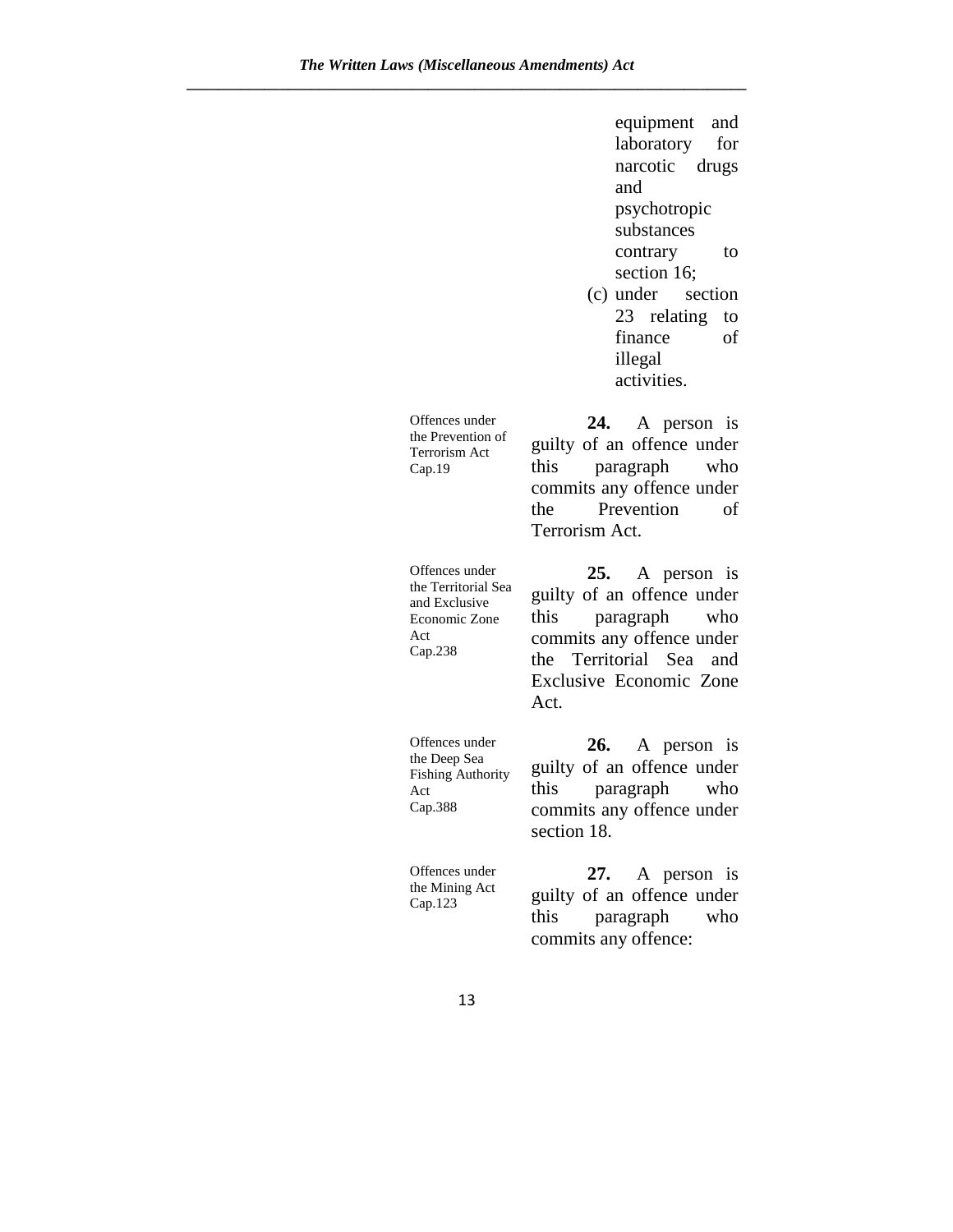|                   | (a) unauthorized                 |
|-------------------|----------------------------------|
|                   | trade<br>in                      |
|                   | minerals                         |
|                   | contrary<br>to                   |
|                   | section 18.                      |
|                   | (b) furnishing<br>of             |
|                   | false                            |
|                   | information                      |
|                   | during making                    |
|                   | of applications,                 |
|                   | filing of false                  |
|                   | hiding<br>returns,               |
|                   | and                              |
|                   | intermingling of                 |
|                   | minerals                         |
|                   | contrary<br>to                   |
|                   | section 114.                     |
| Offences under    |                                  |
| the Atomic        | 28.<br>A person is               |
|                   | guilty of an offence under       |
| <b>Energy Act</b> |                                  |
| Cap.188           | this<br>paragraph<br>who         |
|                   | commits any offence:             |
|                   | (a) use, possession,             |
|                   | storing,                         |
|                   | transporting<br><b>or</b>        |
|                   | importing                        |
|                   | "ionizing                        |
|                   | radiation                        |
|                   | sources contrary                 |
|                   | to section 11";                  |
|                   | (b) installation, use            |
|                   | or possession of                 |
|                   | apparatus                        |
|                   | capable<br>of                    |
|                   | producing,<br>using,<br>storing, |

disposal of radioactive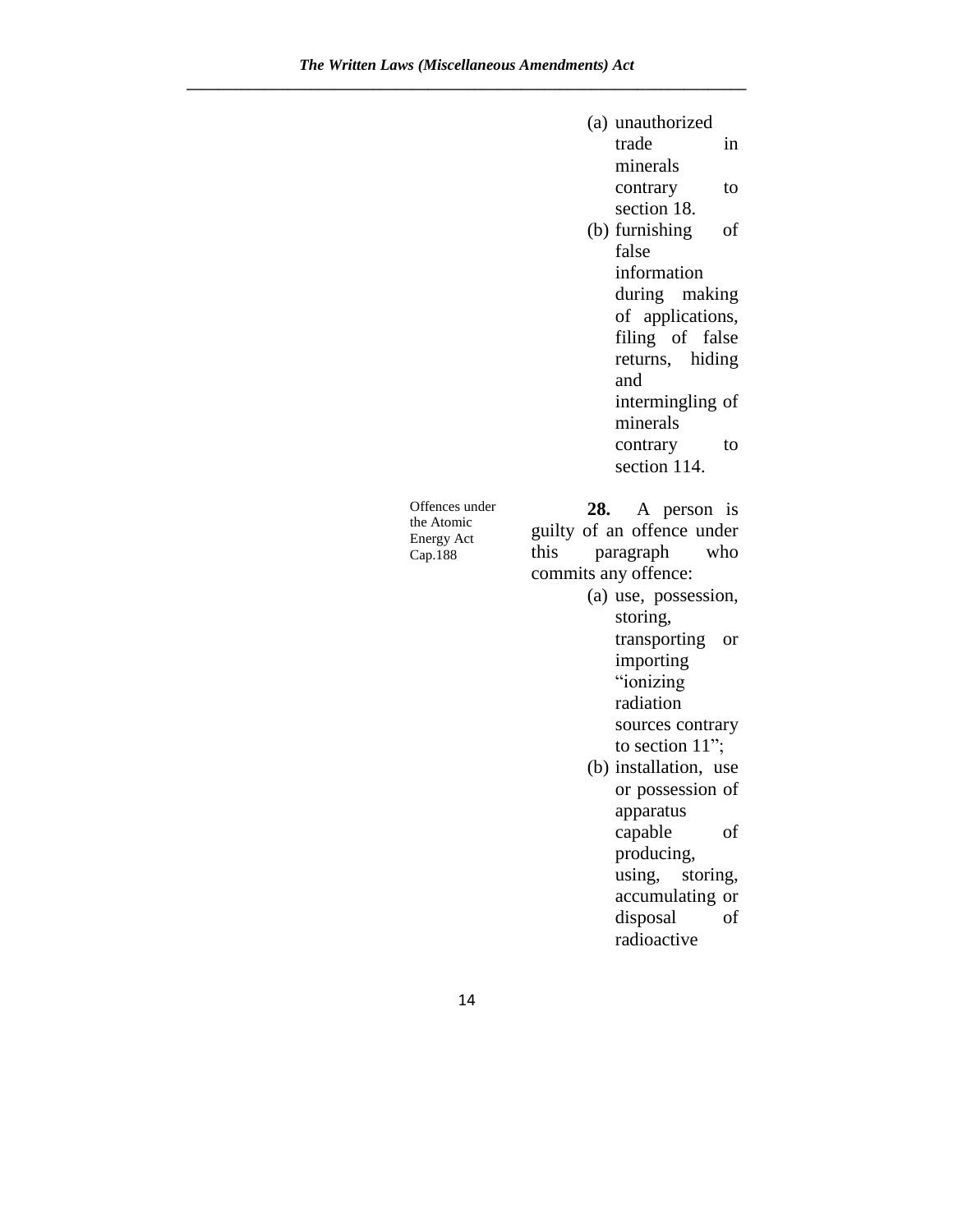waste contrary to section 13;

- (c) importation of nuclear plants contrary to section 14;
- (d) destruction or damaging plant or equipment, causing leakage or emission of uncontrolled radiations that causes damage to persons or properties contrary to section 72.

| Offences under    |                            | 29. A person is |  |     |  |
|-------------------|----------------------------|-----------------|--|-----|--|
| the Tanzania Food | guilty of an offence under |                 |  |     |  |
| and Drugs Control |                            |                 |  |     |  |
| Act               | this paragraph             |                 |  | who |  |
| Cap.219           | commits any offence:       |                 |  |     |  |

(a) importation, manufacturing, distribution or sale of food unfit for human consumption contrary to section 32; (b) manufacturing,

importing, supplying, possessing or offering for sale any counterfeit drug, herbal drug or medical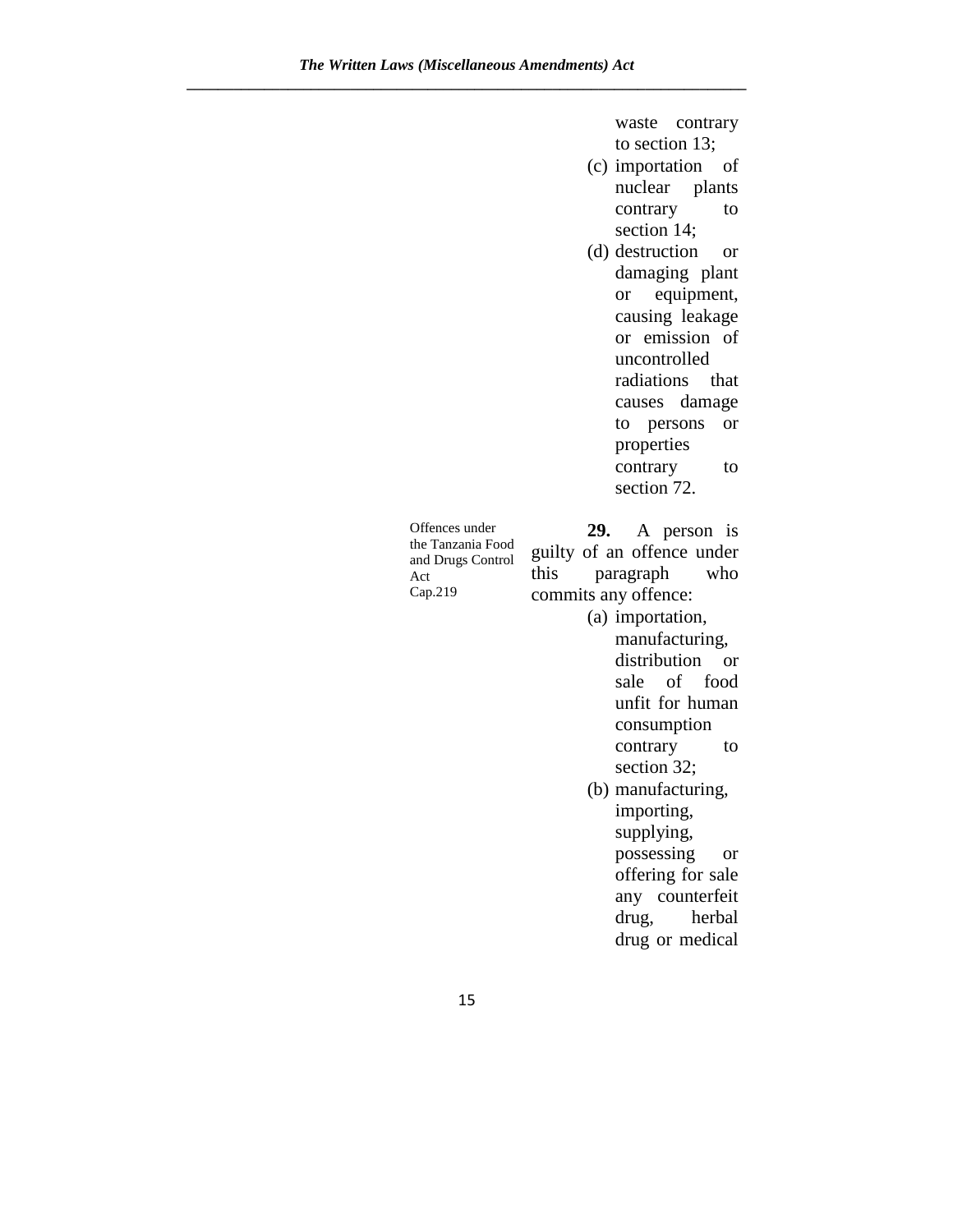devices contrary to section 76.

| Offences under<br>the Tanzania<br>Extractive<br>Industries<br>(Transparency<br>Accountability)<br>Act.<br>Cap.447 | 30.<br>A person is<br>guilty of an offence under<br>this<br>paragraph<br>who<br>commits any offence under<br>section 23 or 24.                                                                                                                                                                                                                                                                                              |
|-------------------------------------------------------------------------------------------------------------------|-----------------------------------------------------------------------------------------------------------------------------------------------------------------------------------------------------------------------------------------------------------------------------------------------------------------------------------------------------------------------------------------------------------------------------|
| Offences under<br>the Fire Arms and<br>Ammunition<br>Control Act<br>Cap.223                                       | 31. A person is<br>guilty of an offence under<br>this<br>paragraph<br>who<br>commits any offence:<br>(a) unauthorized<br>possession<br>οf<br>firearms<br>or<br>ammunition<br>contrary<br>to<br>section 20 and<br>21;<br>(b) unauthorized<br>importation<br>or<br>exportation<br>οf<br>fire<br>arms<br>or<br>ammunition<br>in<br>from the<br>or<br><b>United Republic</b><br>of<br>Tanzania<br>contrary<br>to<br>section 45. |
| Offences under<br>the Armaments<br>Control Act<br>Cap.246                                                         | 32. A person is<br>guilty of an offence under<br>paragraph<br>this<br>who<br>commits any offence under<br>this Act.                                                                                                                                                                                                                                                                                                         |

16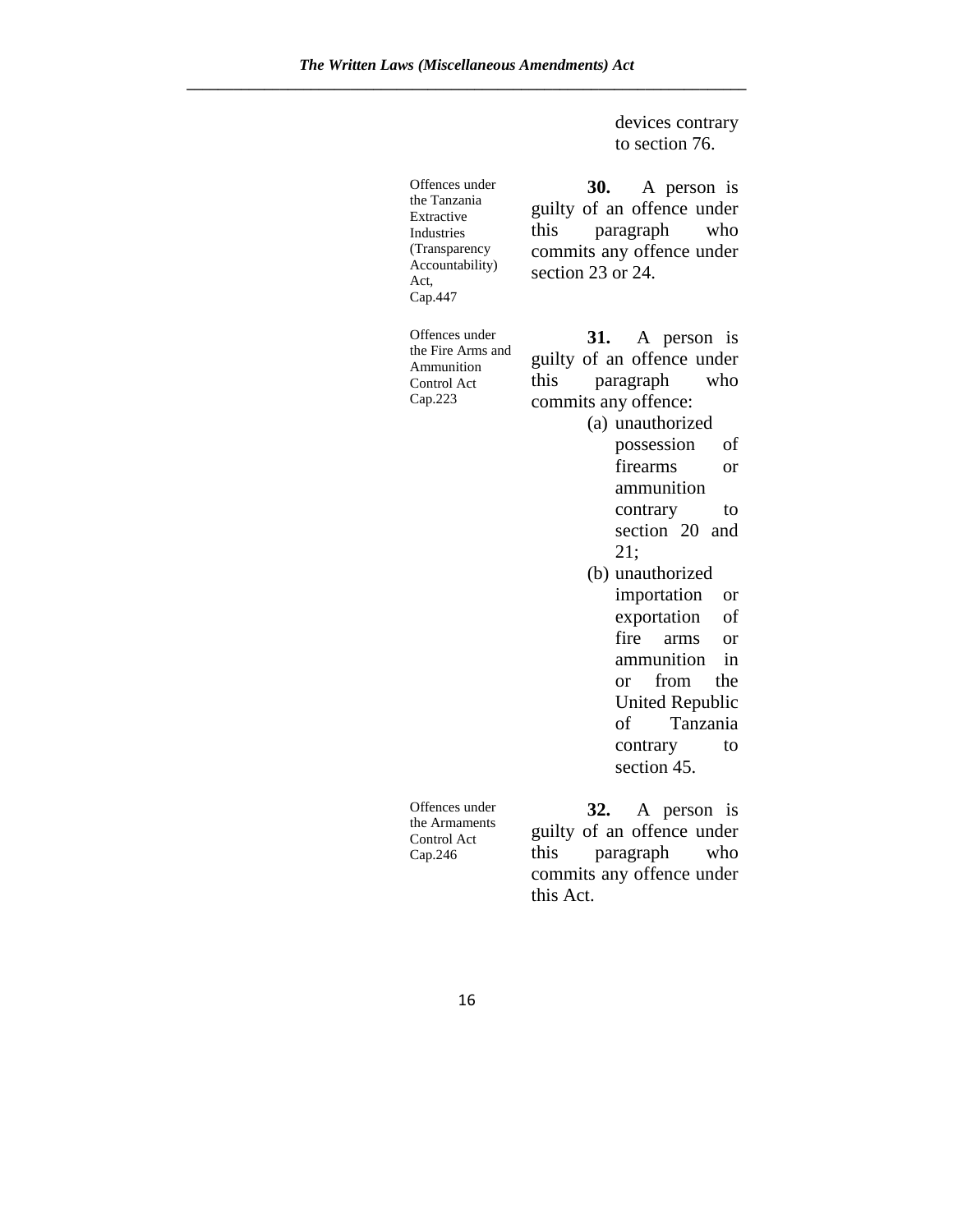| Offences under<br>the Forest Act<br>Cap.323                                        | 33. A person is<br>guilty of an offence under<br>this paragraph who<br>commits any offence under<br>section 86 or 89.                                |
|------------------------------------------------------------------------------------|------------------------------------------------------------------------------------------------------------------------------------------------------|
| Offences under<br>the Petroleum<br>Act, Cap.392                                    | 34. A person is<br>guilty of an offence under<br>this paragraph who<br>commits any offence under<br>section 239 or 240.                              |
| Offences under<br>the Oil and Gas<br>Revenues<br>Management Act,<br>Cap.328        | 35. A person is<br>guilty of an offence under<br>this paragraph who<br>commits any offence under<br>section 21.                                      |
| Offences under<br>the Cyber Crimes<br>Act<br>Cap.443                               | 36. A person is<br>guilty of an offence under<br>this paragraph who<br>commits any offence under<br>section 6, 7, 8, 9, 10, 11, 12<br>or 19.         |
| Offences under<br>the Electronic and<br>Postal<br>Communications<br>Act<br>Cap.306 | 37. A person is<br>guilty of an offence under<br>paragraph who<br>this<br>commits any offence under<br>section 120, 122, 123 or<br>124.              |
| Offences under<br>the Penal Code<br>Cap.16                                         | 38. A person is<br>guilty of an offence under<br>this<br>paragraph<br>who<br>commits any offence under<br>section 66, 96, 194, 217,<br>284A or 318A. |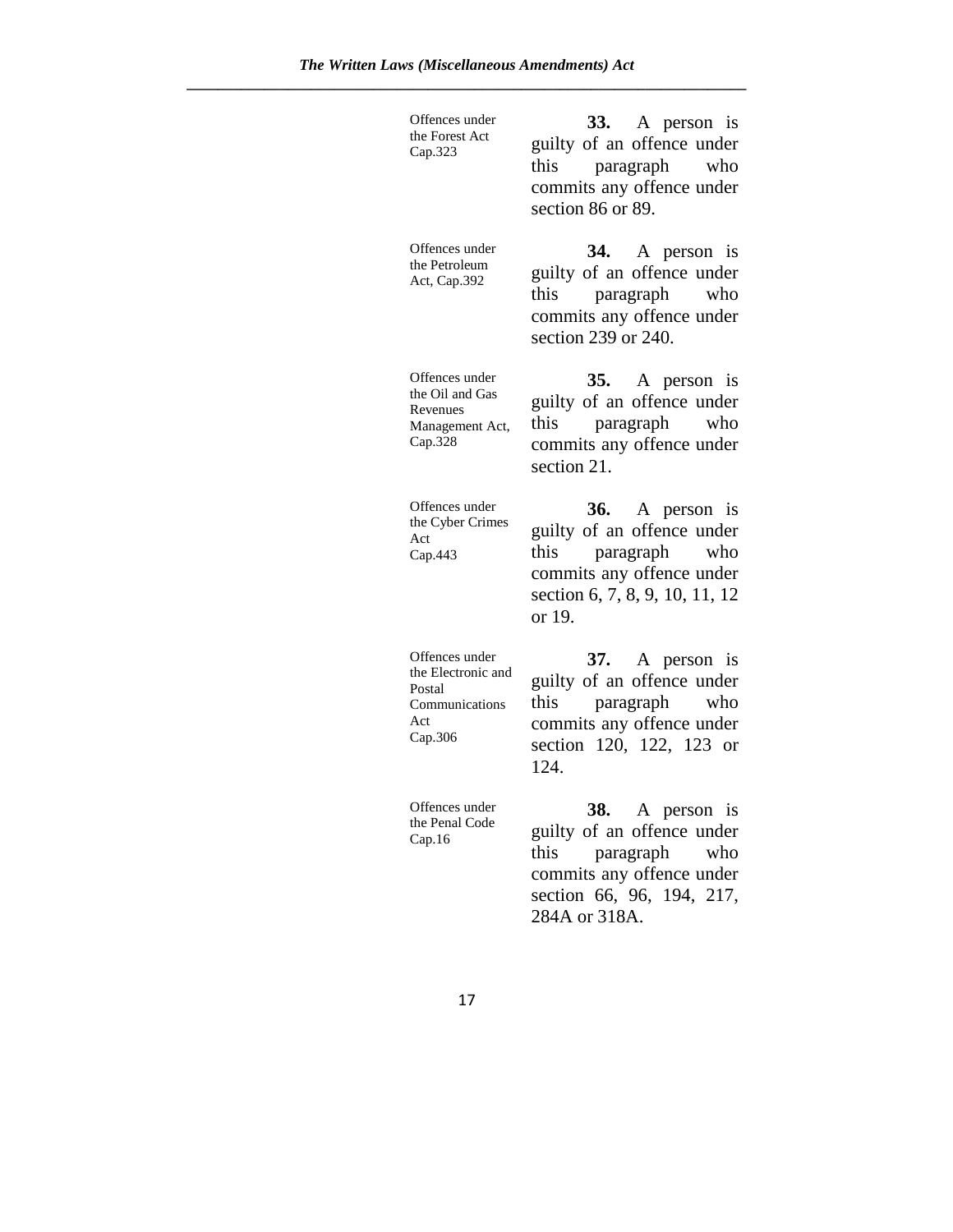Offences under the Whistleblower and Witness Protection Act, Cap.446 **39.** A person is guilty of an offence under this paragraph who commits any offence under section 16.

# PART IV AMENDMENT OF THE JUDICATURE AND APPLICATION OF LAWS ACT, (CAP. 358)

Construction Cap. 179

**17.** This Part shall be read as one with the Judicature and Application of Laws Act, hereinafter referred to as the "principal Act".

Addition of section 4A

**18.** The principal Act is amended by adding immediately after section 4 the following new section:

> "Power to establish High Court divisions or registries

**4A**.-(1) The Chief Justice may, after consultation with the President, by Order published in the *Gazette,* establish such number of divisions of the High Court as may be required for the purpose of facilitating the discharge of judicial functions in respect of specific matters as may be determined by the Chief Justice.

(2) The division established under subsection (1) shall, notwithstanding any other written law, exercise jurisdiction over such judicial functions as may be prescribed in the establishment Order.

(3) The Chief Justice may by Order published in the *Gazette*, establish such number of registries or sub-registries of the High Court as may be required.

(4) For avoidance of doubt, any division or registry or sub-registry which was established by Chief Justice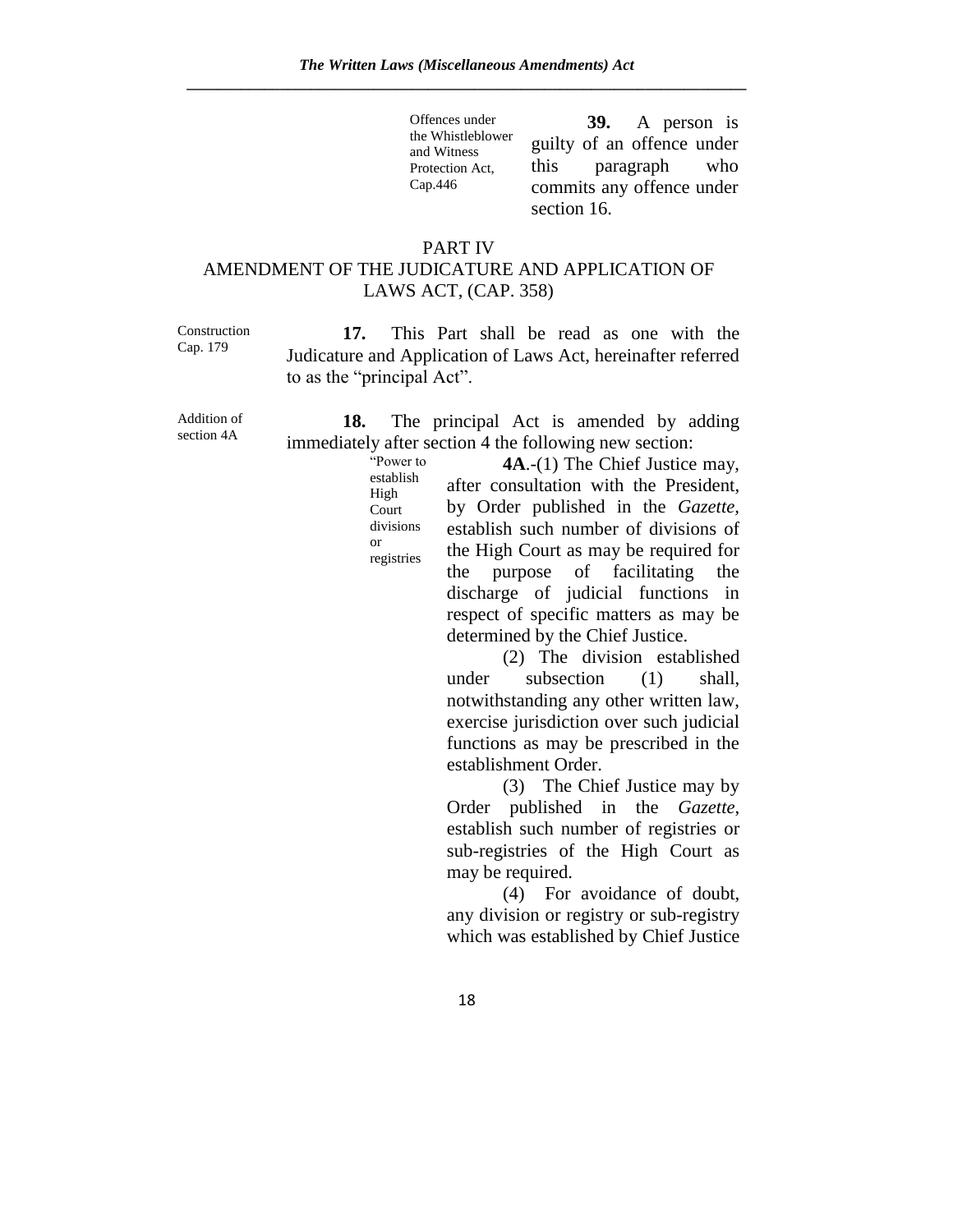prior to the coming into operation of the provisions of this section shall be deemed to have been established in accordance with the provisions of this section.

(5) The Chief Justice may, by Order published in the *Gazette,* make rules prescribing practice and procedure of the division established under this section or for such other matters as may be required."

### PART V

# AMENDMENT OF THE MAGISTRATES' COURTS ACT (CAP.11)

Construction Cap. 11

section 18

**19.** This Part shall be read as one with the Magistrates' Courts Act, hereinafter referred to as "the principal Act".

Amendment of **20.** Section 18 of the principal Act is amended in subsection (1), by-

- (a) deleting the words "five million" appearing in paragraph (a) (ii) and substituting for it the words "fifty million"; and
- (b) deleting the words "three million" appearing in paragraph (a) (iii) and substituting for it the words "thirty million".

Amendment of section 19

**21.** The principal Act is amended in section 19 by deleting the words "Minister may" appearing in subsection (2) and substituting for it the phrase "Chief Justice may upon consultation with the Minister".

Amendment of section 40

**22.** Section 40 of the principal Act is amended in subsection  $(2)$ , by -

> (a) deleting the words "one hundred and fifty" appearing in paragraph (a) and substituting for it the words "three hundred"; and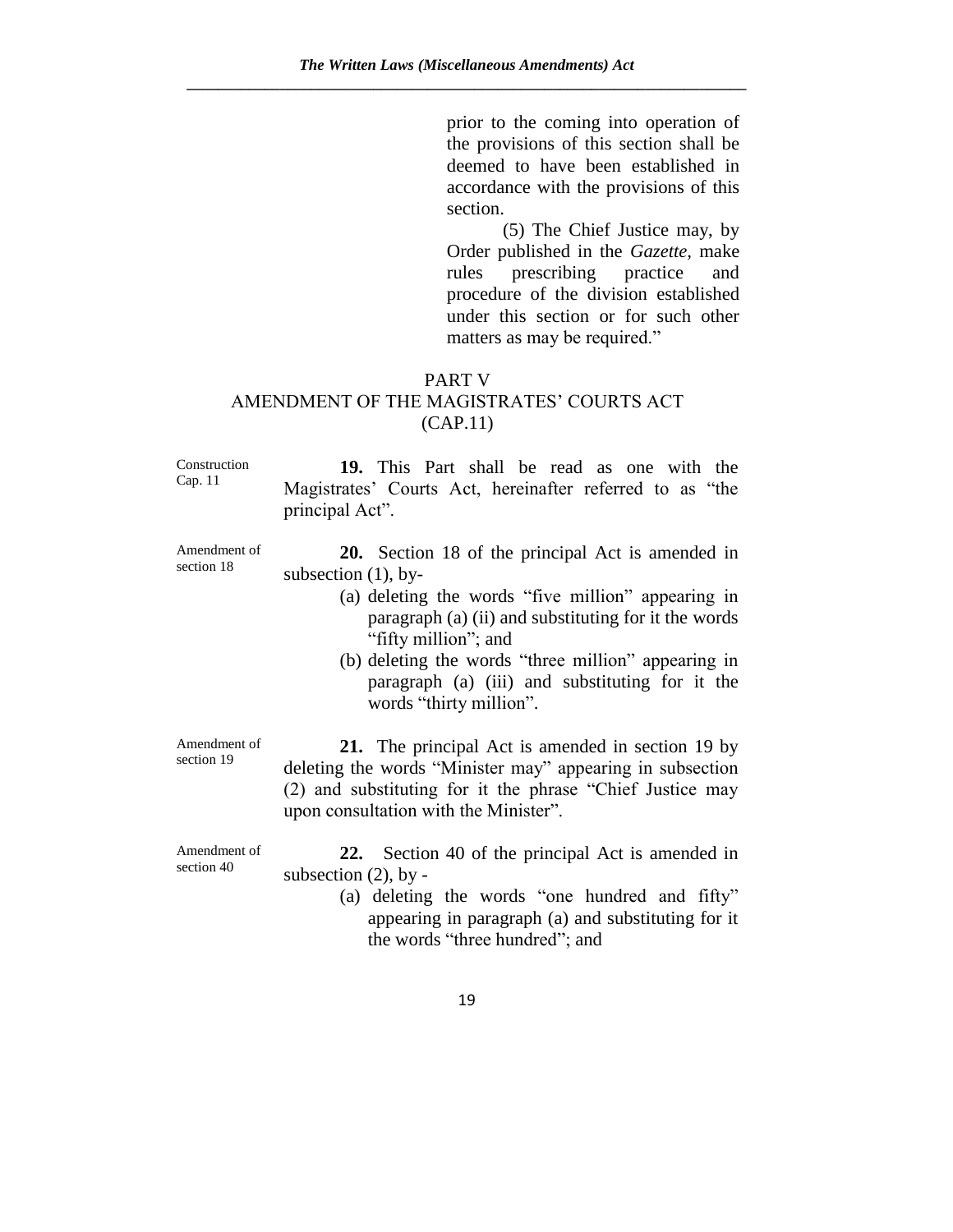(b) deleting the words "one hundred" appearing in paragraph (b) and substituting for it the words "two hundred".

# PART VI AMENDMENT OF THE TAX REVENUE APPEALS ACT, (CAP. 408)

| Construction<br>Cap. 408  | 23. This Part shall be read as one with the Tax<br>Revenue Appeals Act, hereinafter referred to as the<br>"principal Act".                                                                                                                                                                                                                                                                                                      |
|---------------------------|---------------------------------------------------------------------------------------------------------------------------------------------------------------------------------------------------------------------------------------------------------------------------------------------------------------------------------------------------------------------------------------------------------------------------------|
| Amendment<br>of section 4 | <b>24.</b> Section 4 of the principal Act is amended-<br>(a) in subsection $(2)(b)$ , by deleting the word "two"<br>and substituting for it the word "three";<br>(b) in subsection $(2)(c)$ , by deleting the word "four"<br>and substituting for it the words "not more than<br>twelve";<br>(c) in subsection $(3)(b)$ , by inserting immediately<br>after the word "taxation," the word "law,".                               |
| Amendment<br>of section 6 | 25. The principal Act is amended in section 6 by<br>deleting subsection (1) and substituting for it the following-<br>"(1) The Minister shall appoint a suitable<br>person from amongst senior judicial officer or law<br>officer from the Government or public sector to be<br>the Secretary of the Board."                                                                                                                    |
| Amendment<br>of section 8 | 26. Section 8 of the principal Act is amended-<br>(a) in subsection $(2)(b)$ , by deleting the word "two"<br>and substituting for it the word "three";<br>(b) in subsection $(2)(c)$ , by deleting the word "four"<br>and substituting for it the words "not more than<br>$ten$ ";<br>(c) in subsection $(3)$ ,-<br>(i) by deleting paragraph (a) and substituting<br>for it the following:<br>"(a) chairman if he holds or has |

previously held or is qualified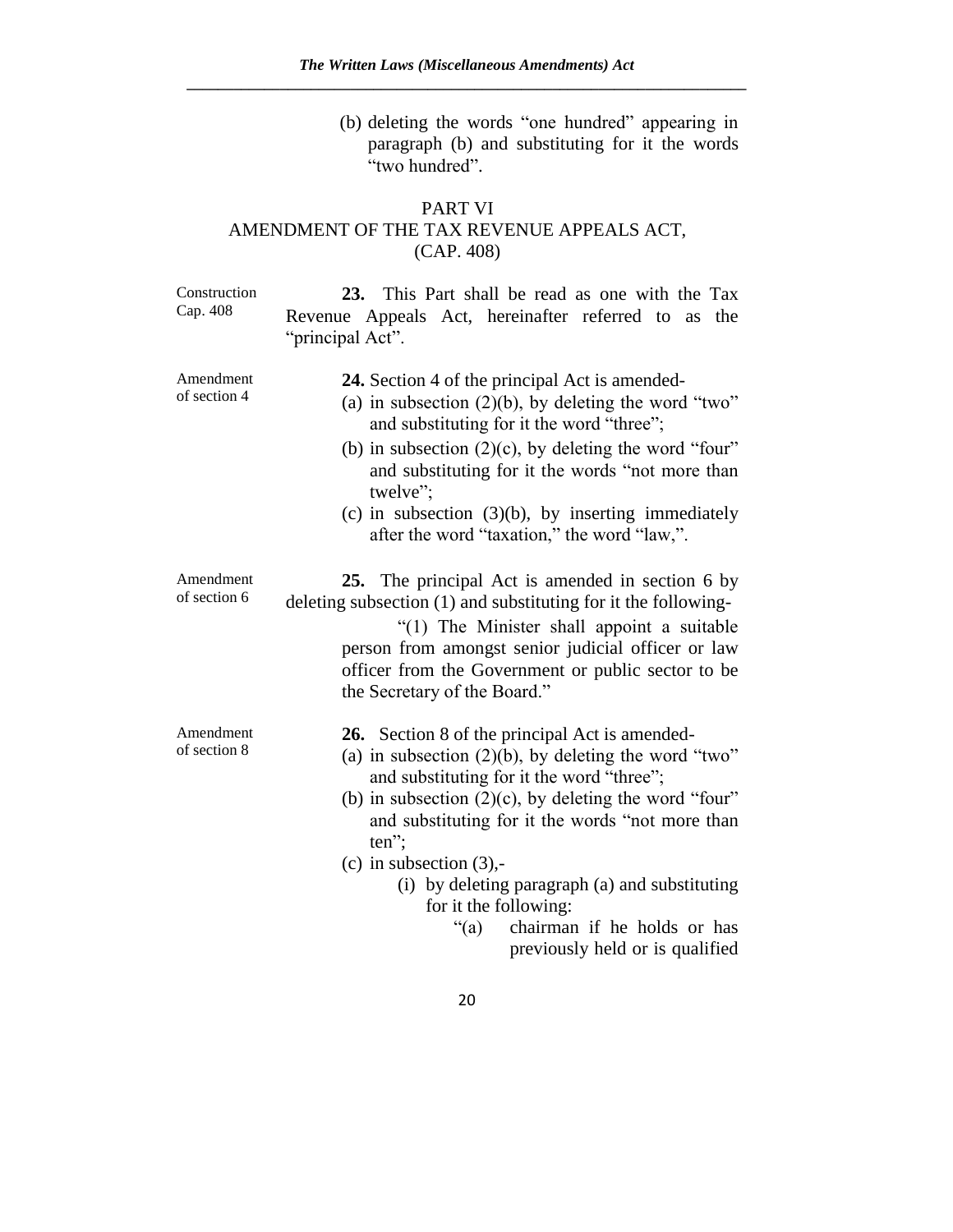for appointment to a higher judicial office in the United Republic.";

(ii) by inserting immediately after the word "taxation," appearing in paragraph (b) the word "law,".

Amendments of section 10

**27.** The principal Act is amended in section 10(1), by deleting the words "senior lawyer" and substituting for them the words "a senior judicial officer or law officer".

Amendment of section 25

**28.** The principal Act is amended in section 25(1), by inserting immediately after the word "decision" appearing in the first line, the words "and decree."

# \_\_\_\_\_\_\_ **OBJECTS AND REASONS \_\_\_\_\_\_\_\_**

This Bill proposes to amend Five Laws namely the Appellate Jurisdiction Act, Cap.141; the Economic and Organized Crimes Control Act, Cap.200; the Judicature and Application of Laws Act, Cap. 358; the Magistrates' Courts Act, Cap.11 and the Tax Revenue Appeals Act, Cap. 408.

The proposed amendments intend to keep the respective laws with changes so far observed in their implementation.

Part II proposes amendment to the Appellate Jurisdiction Act, Cap.141, whereby section 4 is amended for purposes of empowering the Court of Appeal to have statutory powers to review its previous decisions. The proposed amendments will provide an antidote to the Court of Appeal in case of any mistakes it has previously done in its decisions. Currently, the Court of Appeal exercise such powers through the Court of Appeal Rules, 2009 as well as principles laid in its previous judgments.

Part III proposes to amend the Economic and Organized Crime Control Act. The amendments are intended to accommodate the introduction of the Corruption and Economic Crimes Division of the Court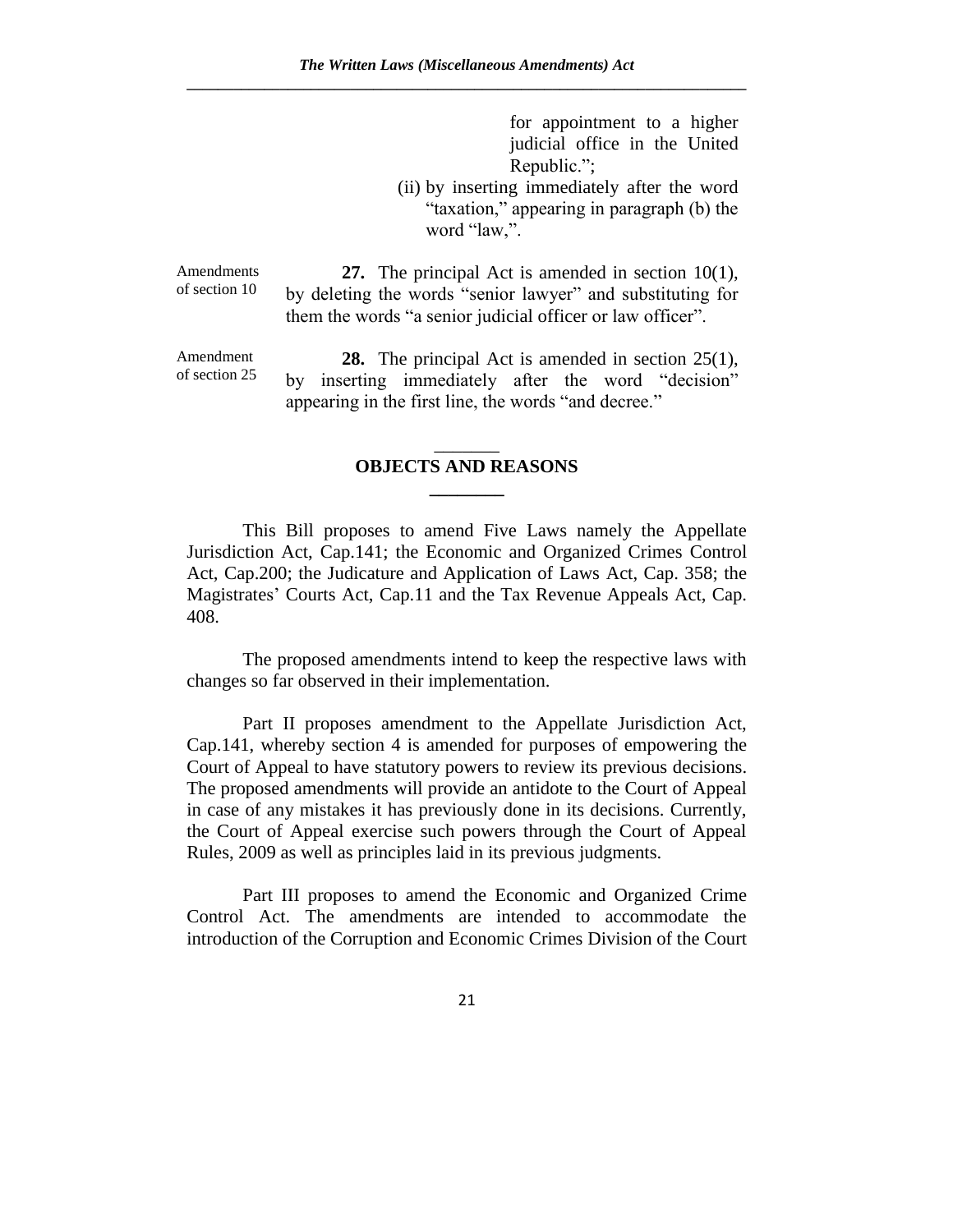which shall deal with corruption and economic cases. The amendment of section 3 is intended to establish the Corruption and Economic Crimes Division of the High Court, its composition and its pecuniary jurisdiction to corruption and economic offences which is proposed to be of not less than one billion shillings and economic offences regardless of their value. It also proposes the application of procedures for protecting witness under the in relation to the provisions of the Whistleblowers and Witness Protection Act and any other relevant law. Prohibition of insolvency, power to make rules and corruption and economic offences to be dealt with under this Act are matters provided for under this Part.

Part IV proposes amendments to the Judicature and Application of Laws Act, Cap.358. The amendments proposes the addition of new section 4A that empowers the Chief Justice to establish such number of divisions of the High Court as may be required for the purpose of discharging judicial functions in respect of specific matters as may be determined by the Chief Justice. The proposed amendments create an overriding effect of the division established over other courts or bodies in case of conflict.

Part V proposes amendments to the Magistrates' Courts Act, Cap.11. Section  $8(1)(ii)$  is amended to extend the pecuniary jurisdiction of a primary court for recovery of civil debts arising out of rent or interest extends from five million shilling to fifty million shillings and incase of recovery of civil debt arising out of contract, extends from three million shillings to thirty million shillings. This section is further amended to empower the Chief Justice to extend the pecuniary jurisdiction of the primary court by Order published in the *Gazette*. Section 19 is proposed to be amended to empower Chief Justice to make regulations in consultation with the Minister. Currently the power to make regulation are vested to the Minister.

This Part further proposes amendment to section 40 for the purposes of extending the pecuniary jurisdiction of a resident magistrate court for recovery of civil debts arising out of rent or interests from one hundred and fifty million to three hundred million. It is also proposed to increase the pecuniary jurisdiction for the recovery of civil debts arising out of contract, from one hundred million shillings to two hundred million shillings. This section also proposes to empower the Chief Justice to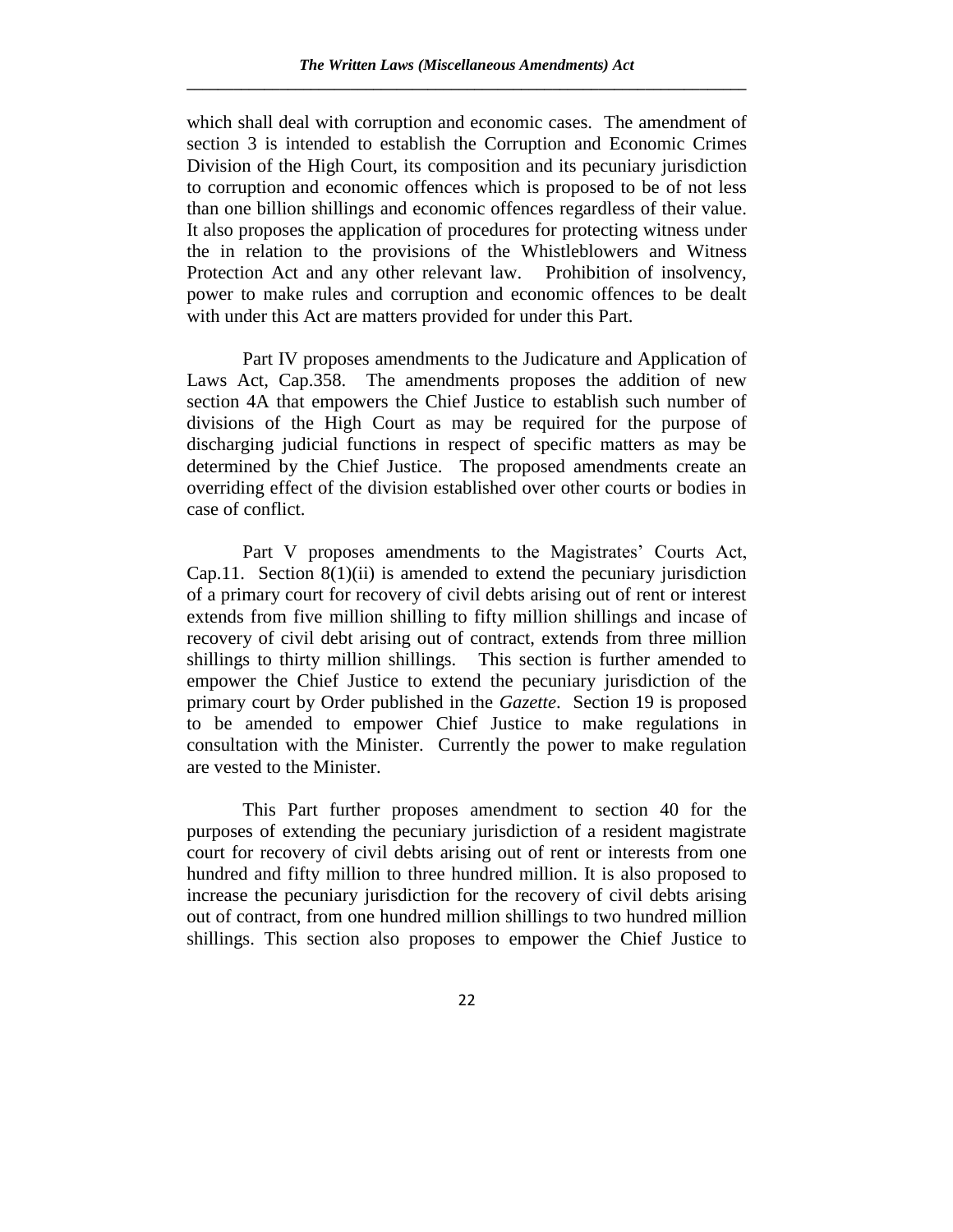amend pecuniary jurisdiction for the primary court by Order published in the *Gazette*.

Part VI proposes amendments to the Tax Revenue Appeals Act, Cap.408 whereby section  $4(2)(c)$  is proposed to be amended by increasing the number of members of the Board from four to twelve for purposes of speeding up the disposal of Tax appeals. In addition, subsection 3(b) of section 4 is also proposed to be amended for purpose of enabling the Board to have a member, other than the Chairman, who has knowledge of law so as to hasten litigation. Section 6 is proposed to be amended in subsection (1) for purposes of widening the scope of officers who are qualified to be appointed as Secretary to the Board.

Section 8 is proposed to be amended in subsection  $2(c)$  by increasing the number of members of Tribunal from four to ten (10) members, the rationale being to speed up the disposal of tax appeals. Further, subsection 3(a) is amended so as to introduce the new requirement to the effect that the chairman of the Tribunal should be a person qualified to hold a higher judicial office. This is aimed at enabling the Tribunal to have a chairman who is experienced in the judicial decision making process.

Section 10 is proposed to be amended in subsection (1) by widening the scope of officers from which the Registrar of the Tribunal shall be appointed.

Further, the amendments are intended in respect of the Chairman and the Registrar, also he provisions in relation to right of appeals to an aggrieved person in relation to the Board's decisions.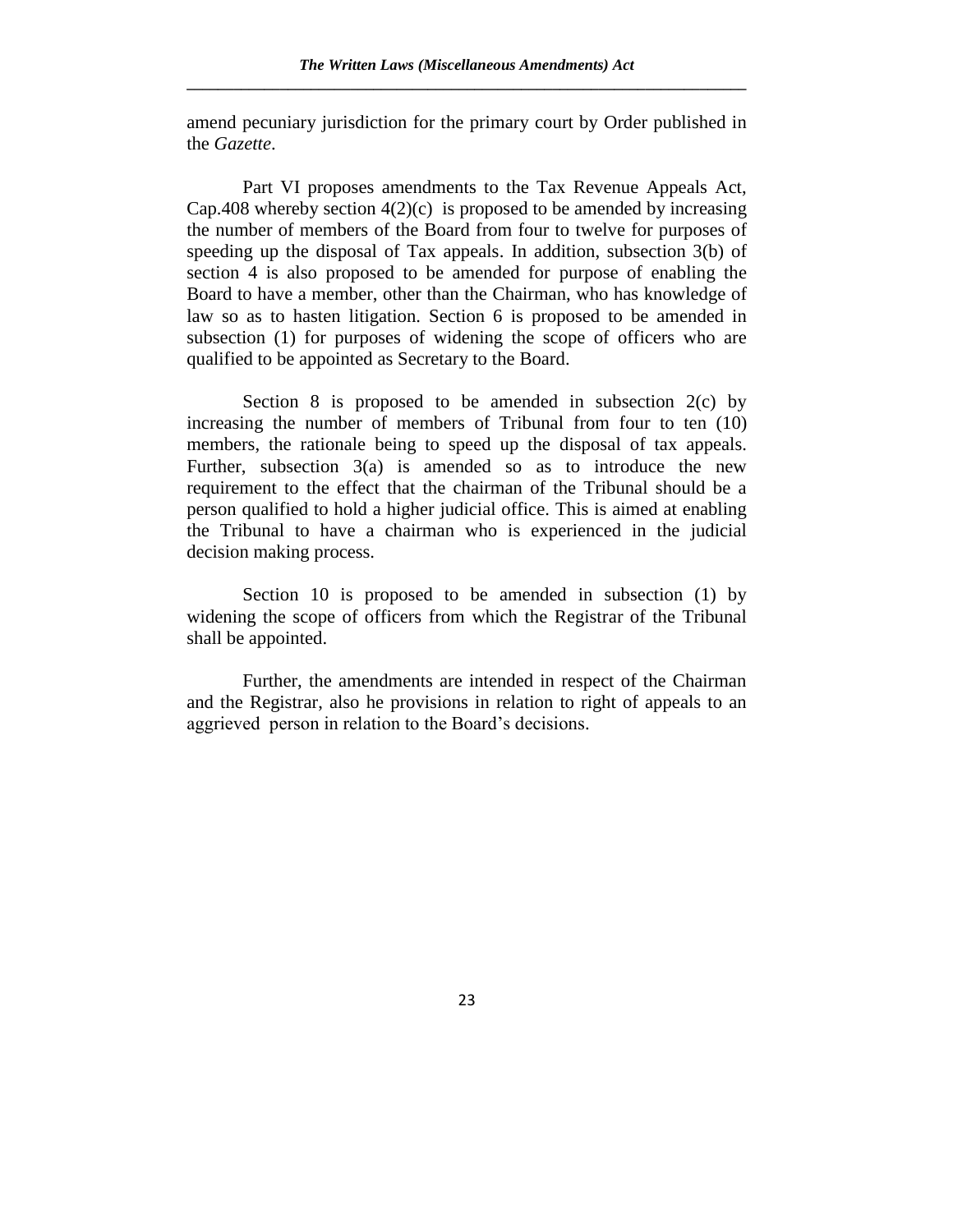## \_\_\_\_\_\_ **MADHUMUNI NA SABABU** \_\_\_\_\_\_\_

Muswada huu unapendekeza kufanya marekebisho katika Sheria Tano ambazo ni Sheria ya Mamlaka ya Mahakama ya Rufaa, Sura ya 141; Sheria ya Uhujumu Uchumi, Sura ya 200; Sheria ya Usimamiaji Haki na Matumizi ya Sheria, Sura ya 358 (JALA); Sheria ya Mahakama ya Mahakimu, Sura ya 11 na Sheria ya Rufaa za Kodi, Sura ya 408.

Mapendekezo ya marekebisho yanalenga kuondoa mapungufu ambayo yamejitokeza katika Sheria hizo wakati wa utekelezaji wa baadhi ya masharti katika Sheria hizo.

Muswada umegawanyika katika Sehemu Sita, ambapo Sehemu ya Kwanza inahusu masharti ya Utangulizi ambayo yanajuisha, jina la Muswada na namna ambavyo Sheria zinazopendekezwa kurekebishwa zitakavyorekebishwa ndani ya Muswada huu.

Sehemu ya II inapendekeza kufanya marekebisho kwenye Sheria ya Mamlaka ya Mahakama ya Rufaa, Sura ya 141, ambapo kifungu cha 4 kinarekebishwa kwa madhumuni ya kuipa Mahakama ya Rufaa mamlaka ya kisheria ya kupitia upya maamuzi yake ya awali pale ambapo ni lazima na muhimu kufanya hivyo. Mahakama ya Rufaa kwa sasa inatekeleza mamlaka hayo kwa kupitia maamuzi ya Mahakama na Kanuni za Mahakama ya Rufaa za mwaka 2009.

Sehemu ya III inapendekeza kuifanyia marekebisho Sheria ya Uhujumu Uchumi Sura ya 200. Lengo la marekebisho haya ni kuanzisha Divisheni ya Mahakama Kuu ya makosa ya Rushwa na Uhujumu Uchumi itakayokuwa na mamlaka ya kusikiliza na kuamua mashauri yanayohusiana na makosa ya rushwa na uhujumu uchumi ambayo itakuwa na mamlaka ya kusikiliza mashauri yenye thamani isiyopungua shilingi bilioni moja. Pia makosa ya uhujumu uchumi bila kujali dhamani yake. Aidha,makosa yaliyotajwa katika Jedwali la Kwanza la Sheria hii. Marekebisho mengine katika sheria hii yanahusu muundo, mamlaka na utekelezaji wa mahakama hii inayopendekezwa. Masuala ya kuzuia ufilisi, mamlaka ya Jaji Mkuu kutengeneza kanuni na makosa ya rushwa na uhujumu uchumi ni mambo yaliyozingatiwa katika Sehemu hii.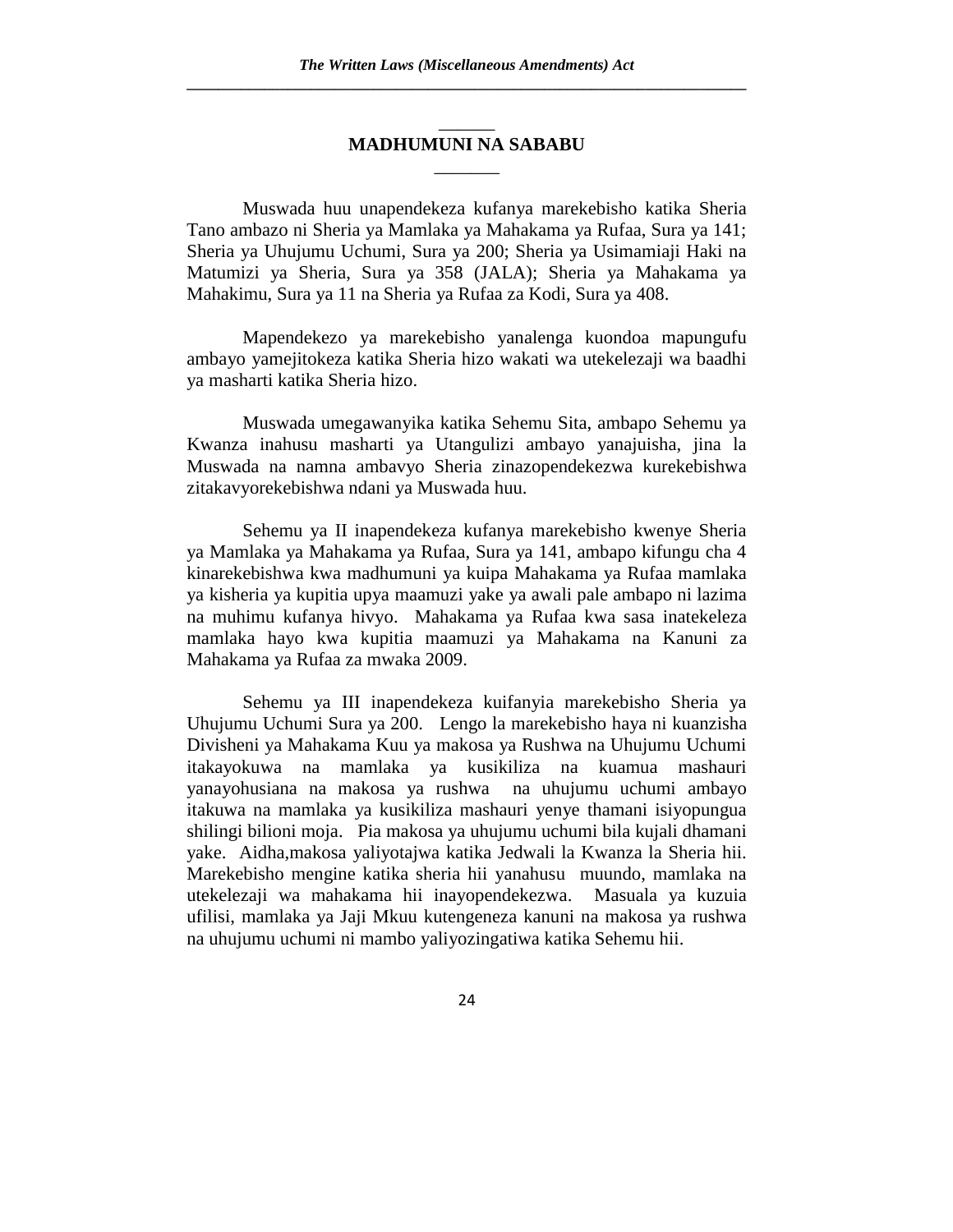Masharti yaliyomo kwenye sheria ya Usalama wa Mashahidi, Sura ya 446 yanapendekezwa kutumika katika masuala yanayohusiana na usalama wa mashahidi kwa kukifanyia marekebisho kifungu cha 53. Masuala mengine yanayopendekezwa yanahusu utaratibu wa kuwafikisha watuhumiwa kwenye Divisheni, utoaji wa dhamana na adhabu, pamoja na utaratibu wa kukata rufaa. Aidha, taratibu nyingine za uendeshaji na utekelezaji wa masharti ya sheria hii itakuwa kama itakavyofafanuliwa katika Kanuni zitakazoandaliwa na Jaji Mkuu.

Sehemu ya IV inapendekeza kuifanyia marekebisho.kwenye Sheria ya Usimamiaji Haki na Matumizi ya Sheria, Sura ya 358. Marekebisho haya yanapendekeza kuongeza Kifungu Kipya cha 4A ili kumwezesha Jaji Mkuu kuanzisha Divisheni za Mahakama Kuu pale itakapohitajika kwa lengo la kutekeleza majukumu mbalimbali ya kimahakama kama itakavyoamuliwa na Jaji Mkuu. Marekebisho yanayopendekezwa pia yanazipa nguvu Divisheni zitakazoanzishwa pale patakapotokea kukinzana na sheria nyingine.

Shemu ya V inapendekeza kufanya marekebisho kwenye Sheria ya Mahakama ya Mahakimu, Sura ya 11. Kifungu cha 18(1)(ii) kinarekebishwa kwa lengo la kuongeza thamani ya mashauri ya madai yanayosikilizwa na Mahakama ya Mwanzo kutoka shilingi milioni tano na kuwa shilingi milioni hamsini, kwa mashauri yanayohusu madai mali isiyohamishika. Pale ambapo madai yanayohusiana na mali inayohamishika inapendekezwa kuongeza kutoka kiwango kutoka shilingi milioni tatu na kuwa shilingi milioni thelathini.

Sehemu hii pia inapendekezwa ifanyiwe marakebisho kwa lengo la kumpa Jaji Mkuu mamlaka ya kuongeza thamani ya mashauri yatakayoshughulikiwa na Mahakama ya Mwanzo kwa Tangazo litakalochapishwa kwenye *Gazeti* la Serikali. Kifungu cha 19 kinapendekezwa kifanyiwe marekebisho kwa lengo la kumpa Jaji Mkuu mamlaka ya kuandaa Kanuni baada ya kushauriana na Waziri. Hivi sasa sheria inampa mamlaka Waziri kuandaa Kanuni.

Kifungu cha 40 kinapendekezwa kufanyiwa marekebisho ili kuongeza thamani ya mashauri ya madai yanayohusiana na mali isiyohamishika katika mahakama ya Hakimu Mkazi kutoka kiwango cha